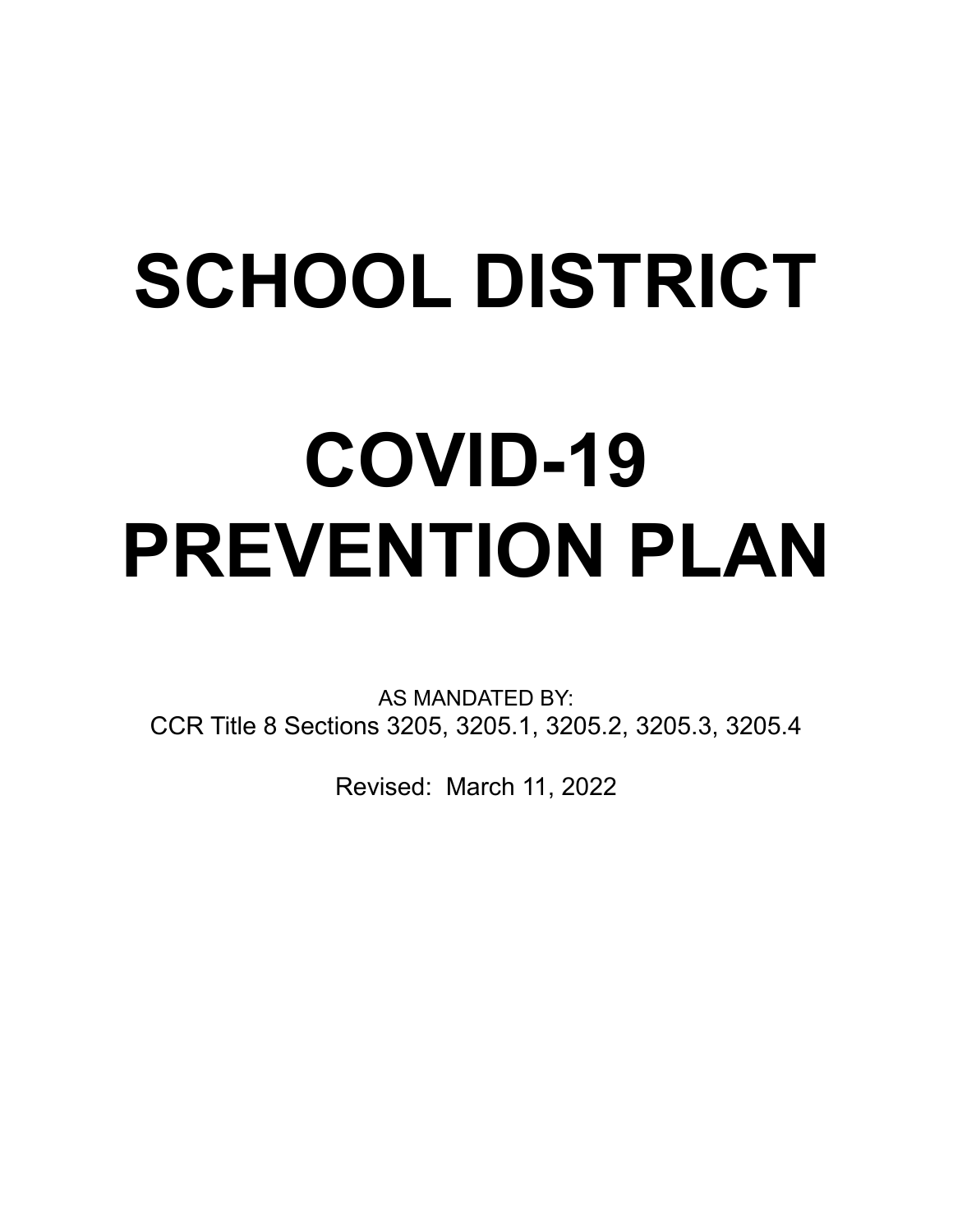| <b>Table of Contents</b>                                                         |    |
|----------------------------------------------------------------------------------|----|
| Authority and Responsibility<br>L.                                               | 3  |
| Identification and Evaluation of COVID-19 Hazards<br>II.                         | 3  |
| Employee participation                                                           | 5  |
| III.<br>Employee screening - Wellness Check-In                                   | 5  |
| Protection Measures and Correction of COVID-19 Hazards<br>IV.                    | 6  |
| <b>General Controls</b>                                                          | 6  |
| <b>Face Coverings</b>                                                            | 8  |
| <b>Engineering controls</b>                                                      | 9  |
| Cleaning and disinfecting                                                        | 9  |
| Disinfection and Recovery                                                        | 10 |
| Personal protective equipment (PPE)                                              | 10 |
| Testing of symptomatic employees                                                 | 11 |
| Investigating and Responding to COVID-19 Cases<br>V.                             | 11 |
| VI.<br><b>System for Communicating</b>                                           | 12 |
| VII.<br>Training and Instruction                                                 | 13 |
| Exclusion of COVID-19 Cases<br>VIII.                                             | 14 |
| Reporting, Recordkeeping, and Access<br>IX.                                      | 14 |
| Return-to-Work Criteria<br>Х.                                                    | 15 |
| Multiple COVID-19 Infections and COVID-19 Outbreaks<br>XI.                       | 15 |
| Major COVID-19 Outbreaks                                                         | 17 |
| <b>Contractors Performing Work on District Facilities</b><br>XII.                | 17 |
| Appendix A: Identification of COVID-19 Hazards                                   | 18 |
| Appendix B: COVID-19 Inspection Form                                             | 19 |
| Appendix C: Investigating COVID-19 Cases                                         | 20 |
| Appendix D: COVID-19 Training Roster                                             | 21 |
| Appendix E: Documentation of Employee COVID-19 Vaccination Status - CONFIDENTIAL | 22 |
| <b>Employee Self Attestation of Vaccination Status</b>                           | 23 |
| Appendix F: Request for Voluntary Use of a Respirator                            | 24 |
| Appendix G: Definitions                                                          | 25 |
| Appendix H: COVID-19 Daily Illness/Health Assessment                             | 27 |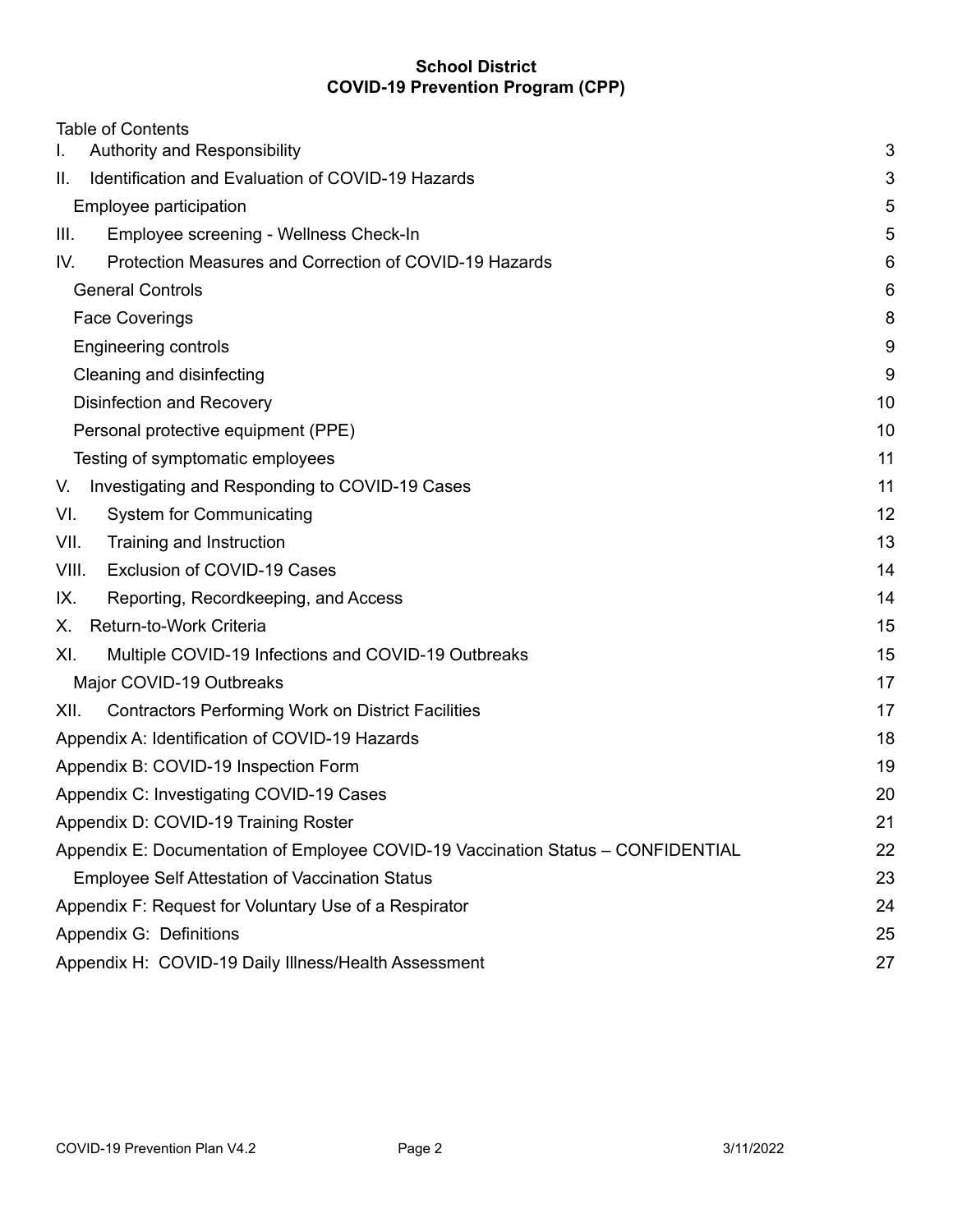This CPP is designed to control exposures to the SARS-CoV-2 virus that may occur in the workplace. Definitions for terms used in this plan can be found in **Appendix G: Definitions**.

#### <span id="page-2-0"></span>**I. Authority and Responsibility**

The Superintendent has the overall authority and responsibility for implementing the provisions of this CPP at the School District. In addition, all Principals, managers, and supervisors are responsible for implementing and maintaining the CPP at the school sites and for ensuring employees receive answers to questions about the Covid-19 Prevention Program.

The Superintendent has designated a CPP Officer for the specific implementation of the elements of this plan. The CPP Officer for the School District is:

> Dr. Janet Skulina [jskulina@kfesd.org](mailto:jskulina@kfesd.org) 209-881-3382

All employees are responsible for using safe work practices, following all directives, policies and procedures, and assisting in maintaining a safe work environment.

#### <span id="page-2-1"></span>**II. Identification and Evaluation of COVID-19 Hazards**

Symptoms of COVID-19 may include the following:

- Cough
- Shortness of breath or difficulty breathing
- Fever (100.4 $\degree$  F or higher)
- Chills
- Fatigue
- Headache
- Congestion or runny nose
- Muscle or body aches
- Sore throat
- New loss of taste or smell
- Nausea or vomiting
- **Diarrhea**

**Note:** According to the CDC, symptoms may appear in as few as 2 days or as long as 14 days after an exposure.

How COVID-19 Spreads:

- People who are closer contact than (6' or less) from an infected person are more likely to get infected.
- Through respiratory droplets produced when an infected person coughs or sneezes and then land in the respiratory tract of another person.
- It could also be possible to transmit the virus by touching a surface or object that has the COVID-19 virus on it and then touching your own mouth, nose, or eyes.
- COVID-19 may spread by people who are not showing symptoms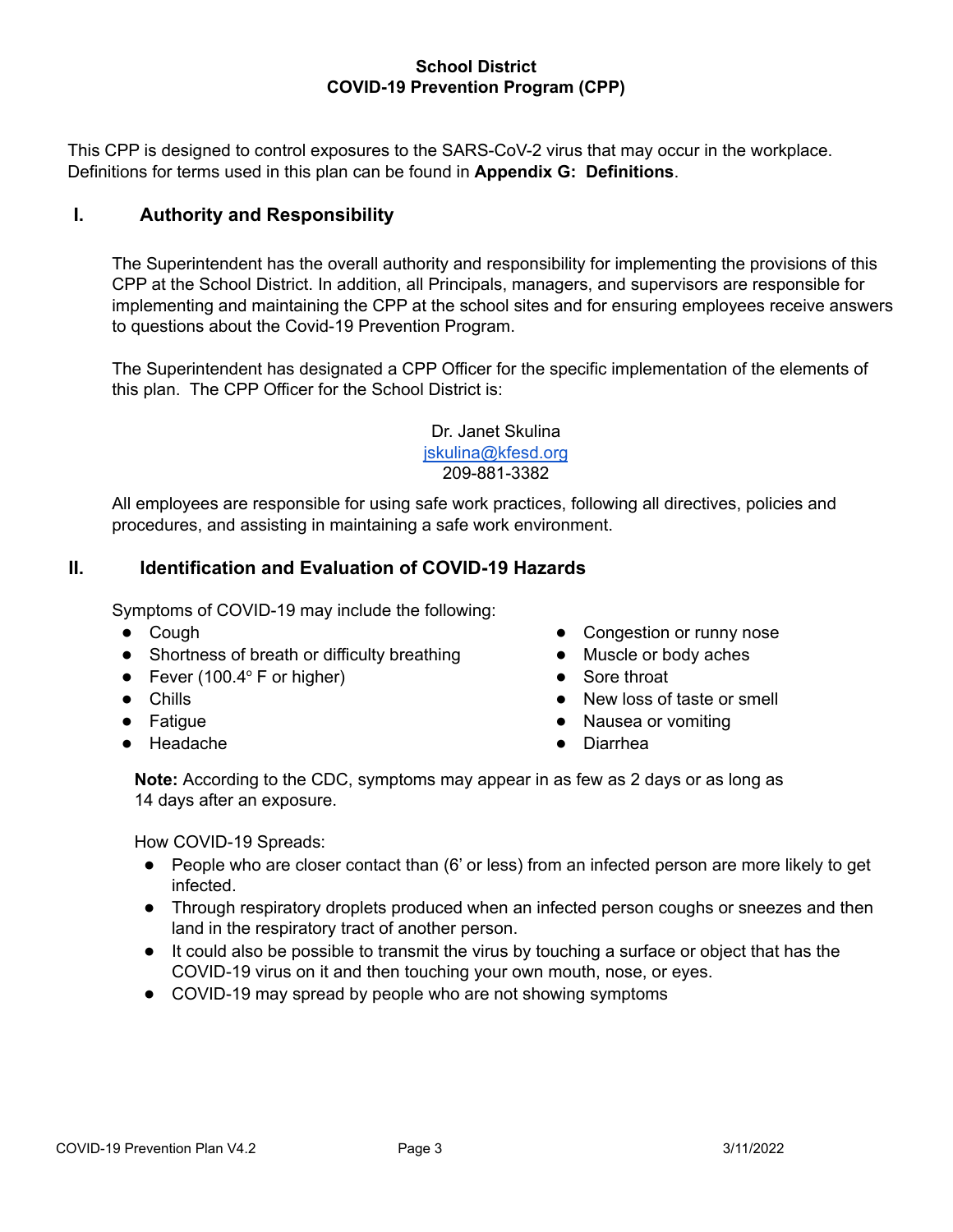The School District will provide implement the following identification and evaluation strategies:

- 1. Conduct workplace-specific evaluations using the **Appendix A: Identification of COVID-19 Hazards** form.
- 2. Document the vaccination status of School District employees by using **Appendix E: Documentation of Employee COVID-19 Vaccination Status**, which is maintained as a confidential medical record.
- 3. Evaluate employees' potential workplace exposures to all persons at, or who may enter, a school district facility.
- 4. The School District has developed policies and procedures to respond effectively and immediately to individuals at the workplace who are a COVID-19 case to prevent or reduce the risk of transmission in the workplace**.**
- 5. Determine the day and time the COVID-19 case was last present and, to the extent possible, the date of the positive COVID-19 test(s) and/or diagnosis, and the date the COVID-19 case first had one or more COVID-19 symptoms, if any were experienced.
- 6. Determine who may have been in an exposed group. This requires an evaluation of the activities of the COVID-19 case and all locations at the workplace which may have been visited by the COVID-19 case during the high-risk exposure period.
	- **Note:** exclusion requirements for employees with COVID-19 exposure.
	- a. Employees who were not present at the workplace during the relevant 14-day period(s).
	- b. Employees who were fully vaccinated before the revised exclusion period became applicable to the workplace and who do not have COVID-19 symptoms.
	- c. For COVID-19 cases who did not develop COVID-19 symptoms after returning to work, no testing is required for 90 days after initial onset of COVID-19 symptoms or, for COVID-19 cases who never developed symptoms, 90 days after the first positive test.
- 7. Give notice of the potential COVID-19 exposure, within **one (1**) business day, in a way that does not reveal any personal identifying information of the COVID-19 case, to the following:
	- a. All employees who may have had COVID-19 exposure and *their* authorized representatives.
	- b. Independent contractors and other employers present at the workplace during the high-risk exposure period.
- 8. Offer COVID-19 testing at no cost to employees during their working hours to all employees who had potential COVID-19 exposure in the workplace and provide them with the information on School District benefits, as appropriate.
- 10 Investigate whether any workplace conditions could have contributed to the risk of COVID-19 exposure and what could be done to reduce exposure to COVID-19 hazards. The person assigned to investigate shall utilize **Appendix B: COVID-19 Inspection Form.**
- 11 Review applicable orders and general and industry-specific guidance from the State of California, Cal/OSHA, and the local health department related to COVID-19 hazards and prevention.
- 12 Evaluate existing COVID-19 prevention controls and the need for different or additional controls.
- 13 Conduct periodic inspections using the **Appendix B: COVID-19 Inspection Form** as needed to identify unhealthy conditions, work practices, and work procedures related to COVID-19 and to ensure compliance with COVID-19 policies and procedures.
- 14 Review applicable orders and general and industry-specific guidance from the State of California, Cal/ OSHA, and the local health department related to COVID-19 hazards and prevention.
- 15 Evaluate existing COVID-19 prevention controls in the workplace and the need for different or additional controls.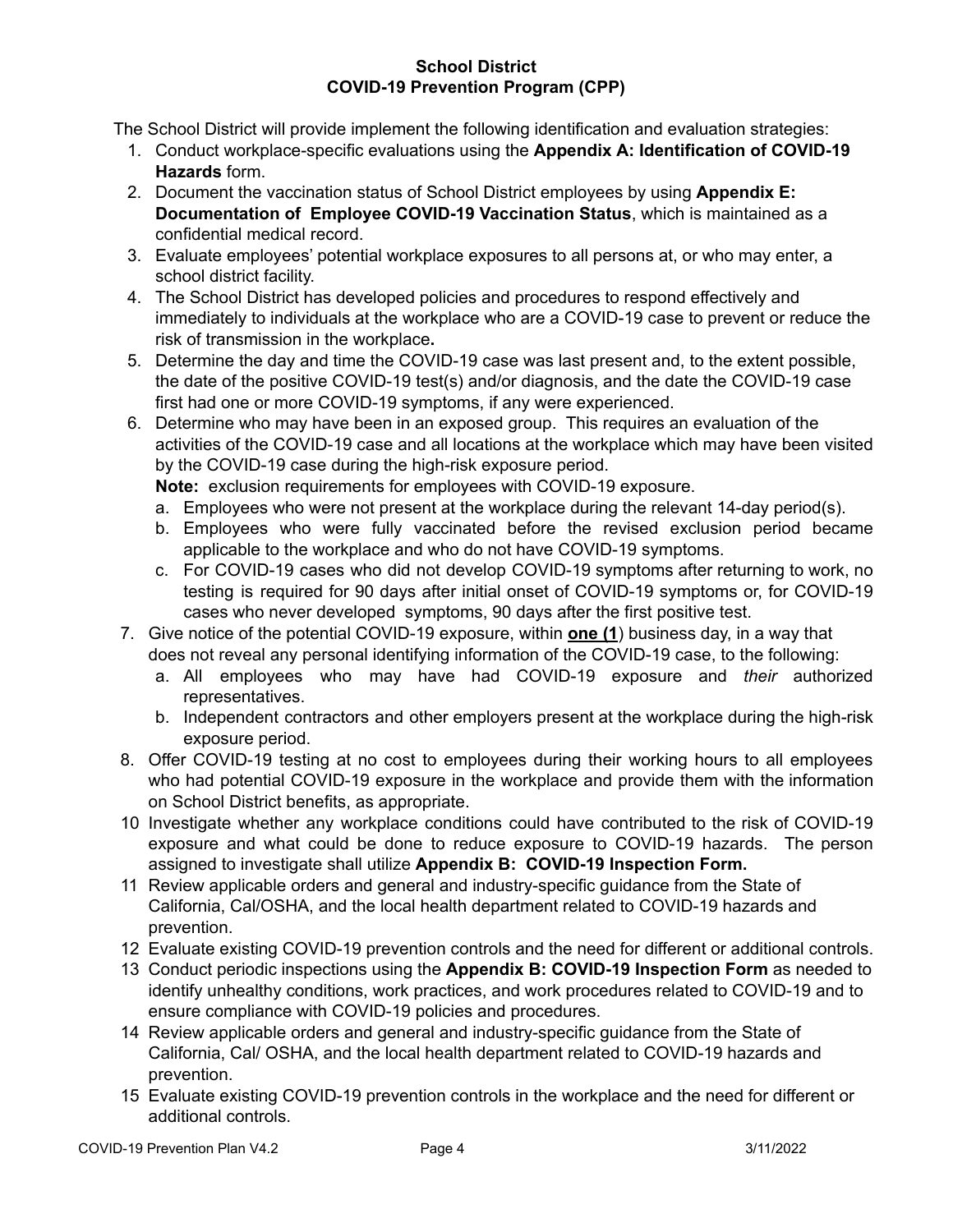16 Conduct periodic inspections using the **Appendix B: COVID-19 Inspection Form** as needed to identify and evaluate unhealthy conditions, work practices, and work procedures related to COVID-19 and to ensure compliance with School District COVID-19 policies and procedures.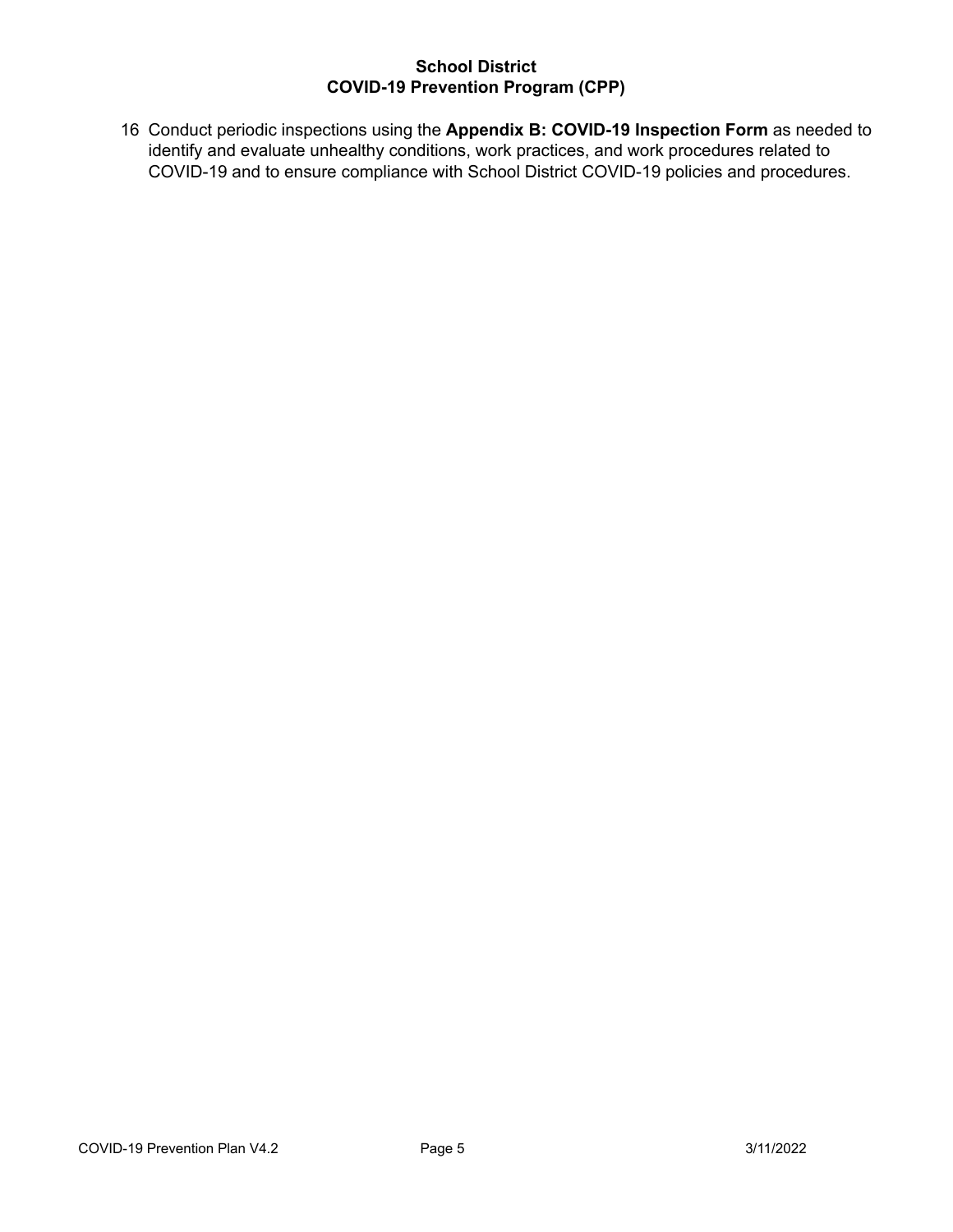17 Personal identifying information of COVID-19 cases or persons with COVID-19 symptoms shall be kept confidential. All COVID-19 testing or related medical services provided by the School District throughout the COVID-19 Prevention Plan shall be provided in a manner that ensures the confidentiality of employees, and only after the employee has given their consent to share the information with the School District.

**EXCEPTION:** Unredacted information on COVID-19 cases shall be provided to the local health department, CDPH, the Division, the National Institute for Occupational Safety and Health (NIOSH), or as otherwise required by law immediately upon request.

## <span id="page-5-0"></span>**Employee participation**

Employees and their authorized employees' representatives are encouraged to participate in the identification and evaluation of COVID-19 hazards by contacting their supervisor or Principal at the school site. In addition, School District Administration may also be contacted at the District Office.

#### <span id="page-5-1"></span>**III. Employee screening - Wellness Check-In**

- 1. **Every** employee must conduct a self-assessment utilizing the COVID-19 Illness/Health Assessment employees must complete and submit to their supervisor the COVID-19 Daily Illness/Health Assessment. This may be completed electronically with a District app or Google Form. This wellness check will be used as a guide to determine if the employee can continue to work based on the scenarios below.
- 2. Employees will be required to perform a DAILY self-assessment before reporting to work. **Any temperature of 100.4 degrees Fahrenheit or higher is defined as a fever**
- **3.** Wellness check form is located within **Appendix H- COVID-19 Daily Illness/Health Assessment.**

If an employee reports symptom, exposure, or a positive test result, this must be reported to their supervisor. The supervisor shall complete and submit to the CPP, **Appendix C: Investigating a Covid-19 Case**

#### **Scenario #1: If an Employee Answers No to all Questions on Health Assessment**

● Any employee who answers No to all daily health assessment questions will be permitted to work as long as the daily answers are No.

#### **Scenario #2: If an Employee is Sick or Shows Signs of Illness**

- If an employee calls in sick or exhibits flu-like and/or COVID-19 symptoms either through the wellness check or orally to their supervisor, they may be required to stay home until at least 5 days have passed from symptom onset and/or see a doctor and to await confirmation of testing or doctor recommendation prior to returning to work.
- Employees who appear to have [symptoms](https://www.cdc.gov/coronavirus/2019-ncov/about/symptoms.html) (i.e., fever, cough, or shortness of breath) upon arrival at work or who become sick during the day may immediately be separated from other employees, students, and visitors and sent home.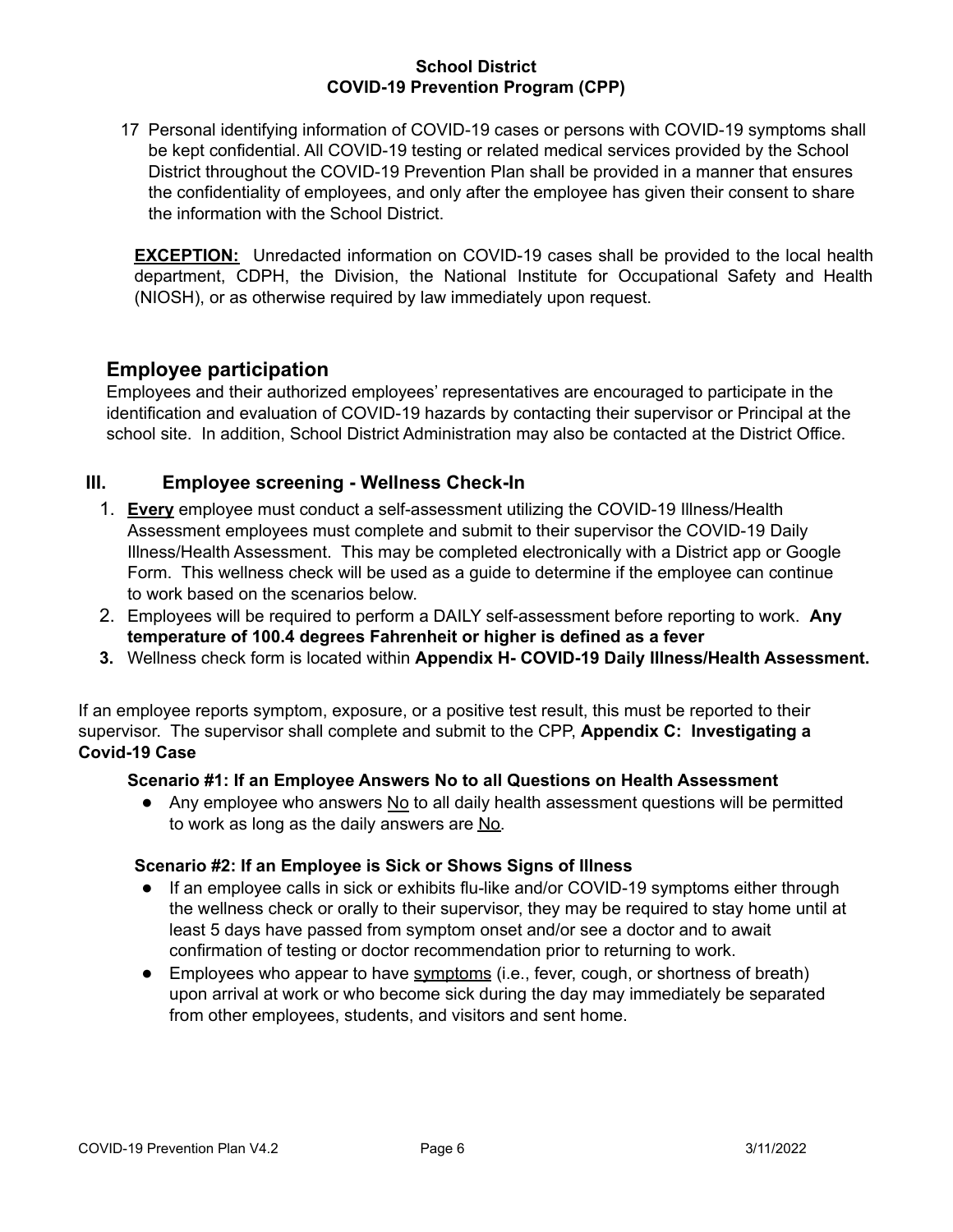### <span id="page-6-0"></span>**IV. Protection Measures and Correction of COVID-19 Hazards**

Unsafe or unhealthy work conditions, practices or procedures will be documented on the **Appendix B: COVID-19 Inspection** form, and corrected in a timely manner based on the severity of the hazards, as follows:

- 1. The severity of the hazard will be assessed. Appropriate work orders, procedures, or other mitigation strategies will be implemented within 3 working days.
- 2. The CPP Officer, designated by the Superintendent is responsible for timely correction.
- 3. Follow-up measures will be taken to determine if the mitigation strategies have been effective.

## <span id="page-6-1"></span>**General Controls**

The following are minimum standards that will be in place for all the School District employees until further notice.

- 1. All subcontractors, vendors or any other persons making contact at any the School District location are required to be checked in daily with the School District representative.
- 2. Any individual that appears to be unwell may NOT be granted access to the site or allowed to start work.
- 3. Employees are required to perform a self-assessment before returning to work. Should any of the employee's responses change to a "yes" after the initial completion of the COVID-19 Illness/Health Assessment form, the employee is required to stay home and notify their supervisor immediately.
- 4. Require sick workers/employees and those displaying flu-like symptoms to stay home. ("Worker/Employee" means worker or employee for the School District, subcontractors, designers, consultants, etc.) For School District employees, sick leave provisions will apply for employees due to illness and inability to work.
- 5. In the event employees show signs and symptoms of flu-like or acute respiratory illness symptoms the employee should contact their supervisor for guidance and support.
- 6. Nitrile/vinyl/latex gloves shall be made available throughout each site and office, as necessary.
- 7. Hand sanitizer shall be provided in every classroom, workroom, workstation, office, cafeteria, and breakroom.
- 8. Encourage respiratory etiquette, including covering mouth and or nose when coughing and/or sneezing. Cover the mouth and nose with a tissue. If a tissue is not immediately available cough or sneeze into your sleeve, not your hands. After sneezing or coughing, employees should wash their hands with soap and water.
- 9. The School District may post signage throughout District buildings and work areas to raise awareness and remind employees to practice good personal hygiene, wear PPE appropriately, and follow all the School District safety protocols and procedures.
- 10. Ensure routine cleaning of frequently touched surfaces including, but not limited to the following: door handles, elevator buttons, handrails, equipment, and tool handles.
- 11. Stagger break and lunch time to avoid employees from gathering in one location.
- 12. When appropriate, meetings are encouraged to be call-in/video conferences.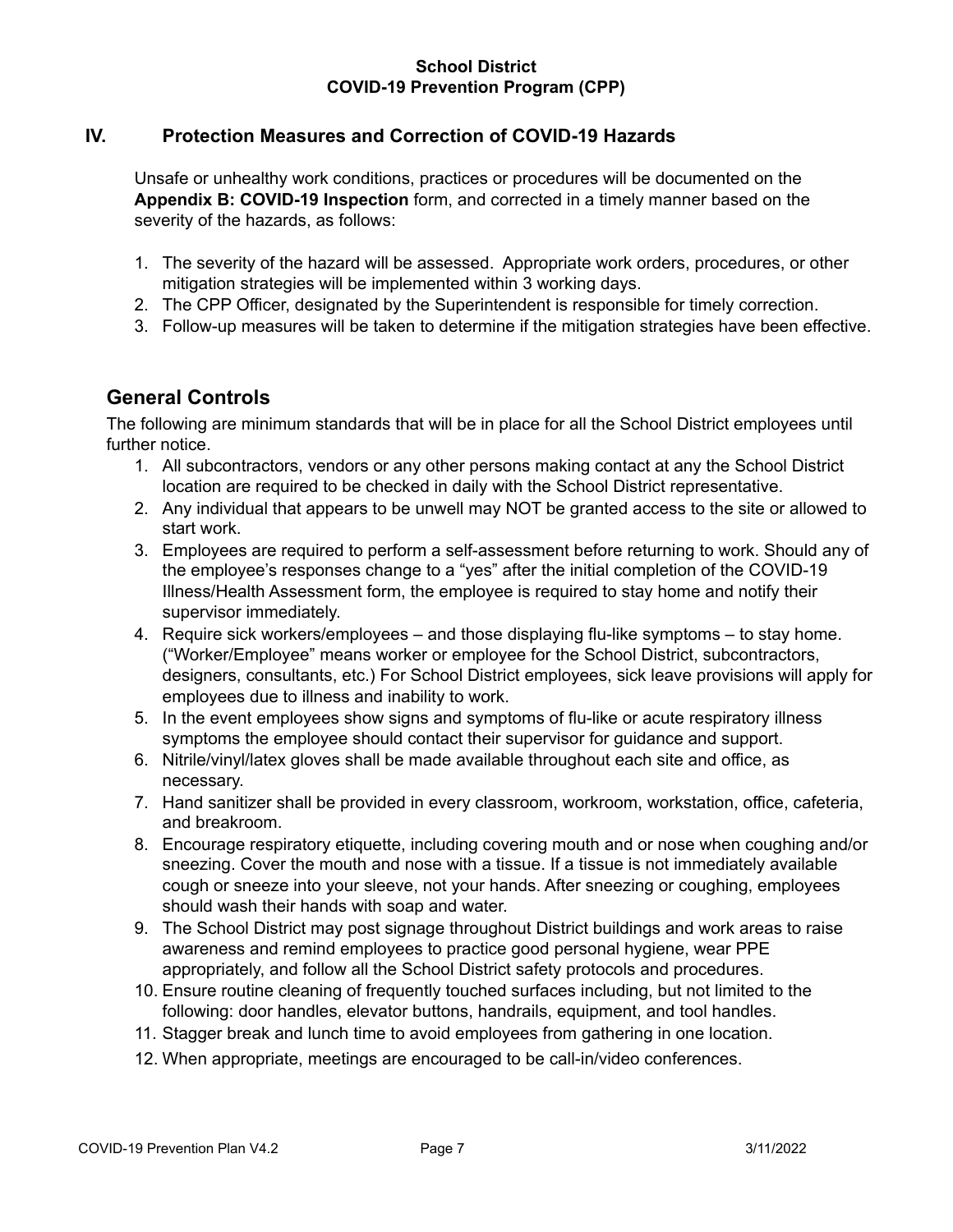- 13. Rotation schedules will be considered when appropriate. When employees are to work remotely will also be subject to approval from the School District. All modified schedules require review and approval by management prior to implementation. Appropriate schedules may include:
	- Staggered start and ending times
	- AM/PM schedule
	- Alternating days for large departments of employees who have limited workspace
- 14. Discourage employees not to carpool unless they are members of the same household. Encourage personnel to use the stairs, not the elevator, whenever possible. District vehicles are limited to one (1) employee only. When the need arises for more than one (1) employee to be in a district vehicle together, the employees must wear a district approved face covering.
- 15. For buildings with mechanical or natural ventilation, or both, the School District shall maximize the quantity of outside air provided to the extent feasible and whether the use of portable High Efficiency Particulate Air (HEPA) filtration units, or other air cleaning systems, would reduce the risk of COVID-19 transmission.
- 16. Personal Protective Equipment: Upon request, the School District will provide respirators for voluntary use in compliance with General Industry Safety Order Respiratory Protection subsection  $5144(c)(2)$  to all employees who are not fully vaccinated and who are working indoors or in vehicles with more than one person. the School District will make respirators for voluntary use available, under this section or within the COVID-19 Prevention Plan. If voluntary use of respirators is to be used by an employee, the School District shall ensure that employees are provided with a respirator of the correct size and that the requirements of GISO 5144 are followed.
- 17. Testing of symptomatic employees. the School District will make COVID-19 testing available at no cost to employees with COVID-19 symptoms who are not fully vaccinated, during employees' paid time.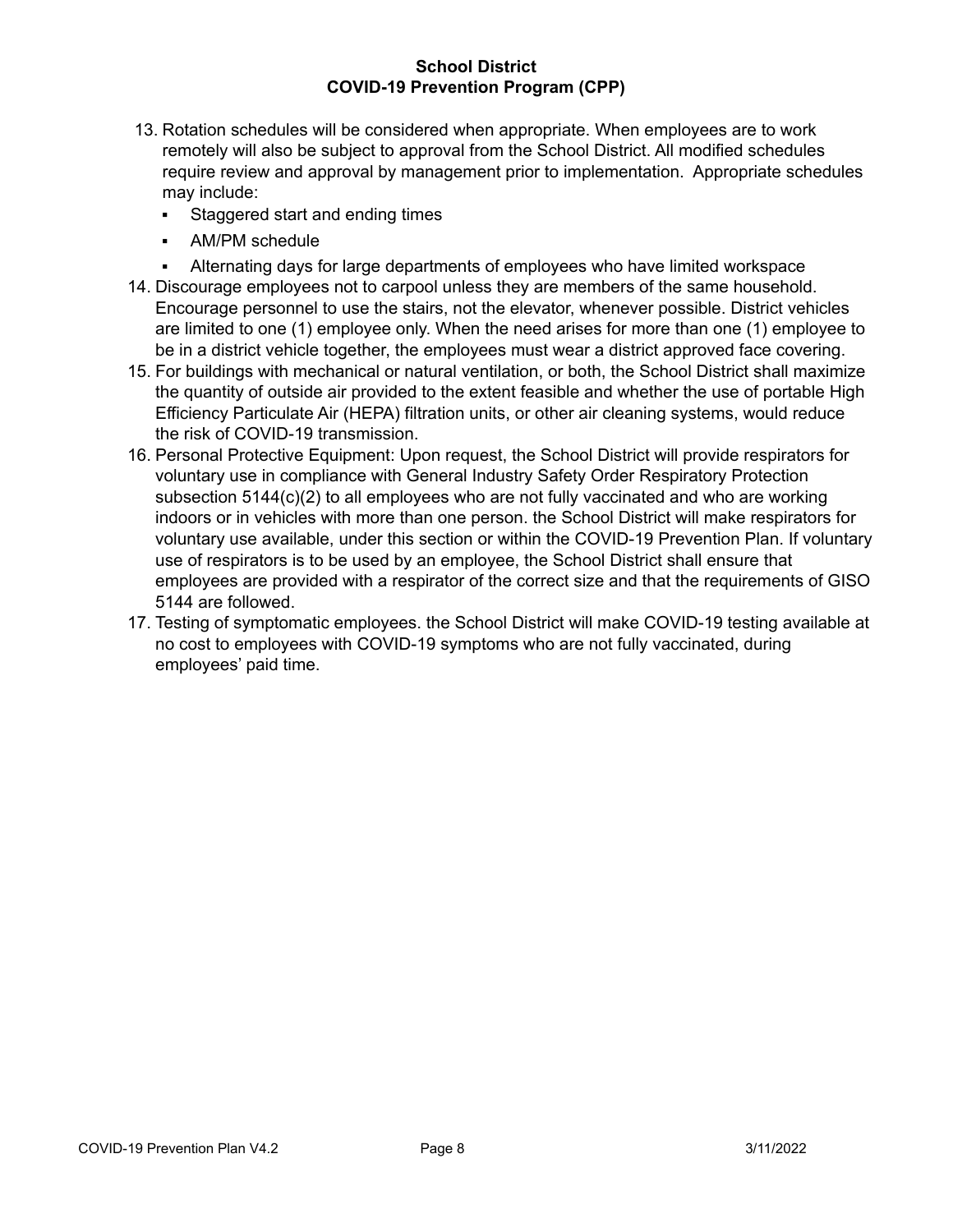## <span id="page-8-0"></span>**Face Coverings**

For all employees, the use of face coverings is strongly recommended. Employers shall provide face coverings where required. The School District shall continue to provide face coverings and ensure they are always worn by employees over the nose and mouth while on School Site Facilities where required by orders from the CDPH. If worn, **face coverings with vents, bandanas, or neck gaiters are not allowed.** The employee shall ensure face coverings are clean and undamaged. Face shields are not a replacement for face coverings, although, if worn, they must be worn with an approved face covering. The School District will follow the face covering guidance provided at the contract of the contract of the contract of the contract of the contract of the contract of the contract of the contract of the contract of the contract of the contract of the contract of the contract of th

<https://www.cdph.ca.gov/Programs/CID/DCDC/Pages/COVID-19/guidance-for-face-coverings.aspx>

- 1. When employees are required to wear face coverings under the COVID-19 Prevention Plan: The following exceptions apply:
	- a. Persons younger than two years old.
	- b. Persons with a medical condition, mental health condition, or disability that prevents wearing a mask. This includes persons with a medical condition for whom wearing a mask could obstruct breathing or who are unconscious, incapacitated, or otherwise unable to remove a mask without assistance.
	- c. Persons who are hearing impaired, or when communicating with a person who is hearing impaired, the ability to see the mouth is essential for communication.
	- d. Persons for whom wearing a mask would create a risk to the person related to their work, as determined by local, state, or federal regulators or workplace safety guidelines. Employees exempted from wearing face coverings due to a medical condition, mental health condition or disability shall wear an effective non- restrictive alternative, such as a face shield with a drape on the bottom, if their condition or disability permits it. If their condition or disability does not permit a non-restrictive alternative, the employee shall be at least six feet apart from all other persons and either fully vaccinated or tested at least weekly for COVID-19 during paid time and at no cost to the employee.
- 2. All passengers and drivers, regardless of vaccination status, should wear a mask on school buses and other forms of student transportation as required by CDPH face mask guidance.
- 3. Masks are optional outdoors for all in school settings. However, particularly in areas of substantial to high transmission, CDC recommends that people who are not fully vaccinated wear a mask in crowded outdoor settings or during activities that involve sustained close contact with other people who are not fully vaccinated.
- 4. The School District shall not prevent any employee from wearing a face covering when not required, unless it would create a safety hazard, e.g. interfering with the safe operation of equipment.
- 5. For staff who come into routine contact with others, California Department of Public Health recommends the use of disposable 3-ply surgical masks, which are claimed to be more effective than cloth face coverings. Employees should contact the site Supervisor if additional surgical masks are needed.
- 6. The School District shall implement measures to communicate to non-employees the face coverings requirements on their premises.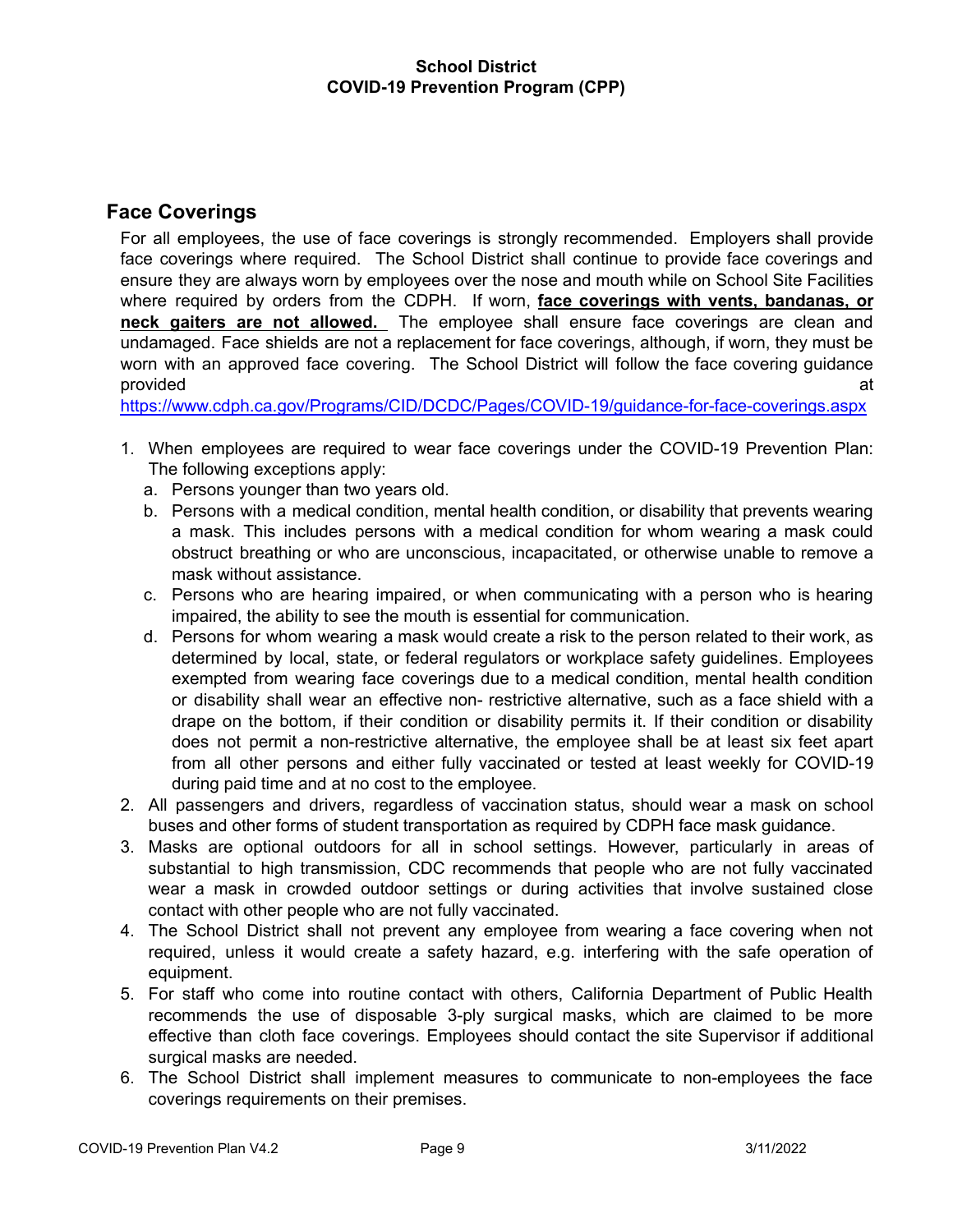## <span id="page-9-0"></span>**Engineering controls**

For indoor locations, using Appendix B: COVID-19 Inspections, The School District will provide identify and evaluate how to maximize, to the extent feasible, ventilation with outdoor air using the highest filtration efficiency compatible with the existing ventilation system, and whether the use of portable or mounted High Efficiency Particulate Air (HEPA) filtration units, or other air cleaning systems, would reduce the risk of transmission by:

- 1. For indoor locations, the School District will evaluate how to maximize the quantity of outdoor air and whether it is possible to increase filtration efficiency to the highest level compatible with the existing ventilation system.
- 2. If the amount of outside air needs to minimized due to other hazards, such as heat and wildfire smoke, outside air vents and windows will be closed.
- 3. For buildings with mechanical or natural ventilation, or both, the School District will maximize the quantity of outside air provided to the extent feasible, except when the United States Environmental Protection Agency (EPA) Air Quality Index is greater than 100 for any pollutant or, if opening windows or letting in outdoor air by other means would cause a hazard to employees, for instance from excessive heat or cold.
- 4. The HVAC system will be properly maintained and adjusted by the District Maintenance staff and HVAC Technician(s).
- 5. The highest MERV filters will be utilized to insure adequate air filtration.
- 6. Employees are encouraged to open windows or doors with outside conditions are favorable.
- 7. Applicable orders and guidance from the State of California and your local health department related to COVID-19 hazards and prevention, including **CDPH's Interim [Guidance](https://www.cdph.ca.gov/Programs/CID/DCDC/Pages/COVID-19/Interim-Guidance-for-Ventilation-Filtration-and-Air-Quality-in-Indoor-Environments.aspx) for [Ventilation,](https://www.cdph.ca.gov/Programs/CID/DCDC/Pages/COVID-19/Interim-Guidance-for-Ventilation-Filtration-and-Air-Quality-in-Indoor-Environments.aspx) Filtration, and Air Quality in Indoor [Environments](https://www.cdph.ca.gov/Programs/CID/DCDC/Pages/COVID-19/Interim-Guidance-for-Ventilation-Filtration-and-Air-Quality-in-Indoor-Environments.aspx) at** [https://oshpd.ca.gov/interim-guidance-for-ventilation-filtration-and-air-quality-in-indoor-environme](https://oshpd.ca.gov/interim-guidance-for-ventilation-filtration-and-air-quality-in-indoor-environments/) [nts/](https://oshpd.ca.gov/interim-guidance-for-ventilation-filtration-and-air-quality-in-indoor-environments/) .

# <span id="page-9-1"></span>**Cleaning and disinfecting**

The School District has implemented cleaning and disinfecting procedures, which require:

- 1. Identifying and regularly cleaning and disinfecting frequently touched surfaces and objects, such as doorknobs, elevator buttons, equipment, tools, handrails, handles, controls, handrails, phones, headsets, bathroom surfaces, and steering wheels. The employer shall inform employees and authorized employee representatives of cleaning and disinfection protocols, including the planned frequency and scope of regular cleaning and disinfection.
- 2. Cleaning of areas, material, and equipment used by a COVID-19 case during the high-risk exposure period, and disinfection of the area, material, or equipment if indoors and will be used by another employee within 24 hours of the COVID-19 case.
	- Cleaning and disinfecting must be done in a manner that does not create a hazard to employees.
	- Employees are expected to clean and disinfect their own workstations and any common areas they use. Supervisors will train all staff in the use of cleaning and disinfecting products.
	- Custodians will clean and disinfect regularly.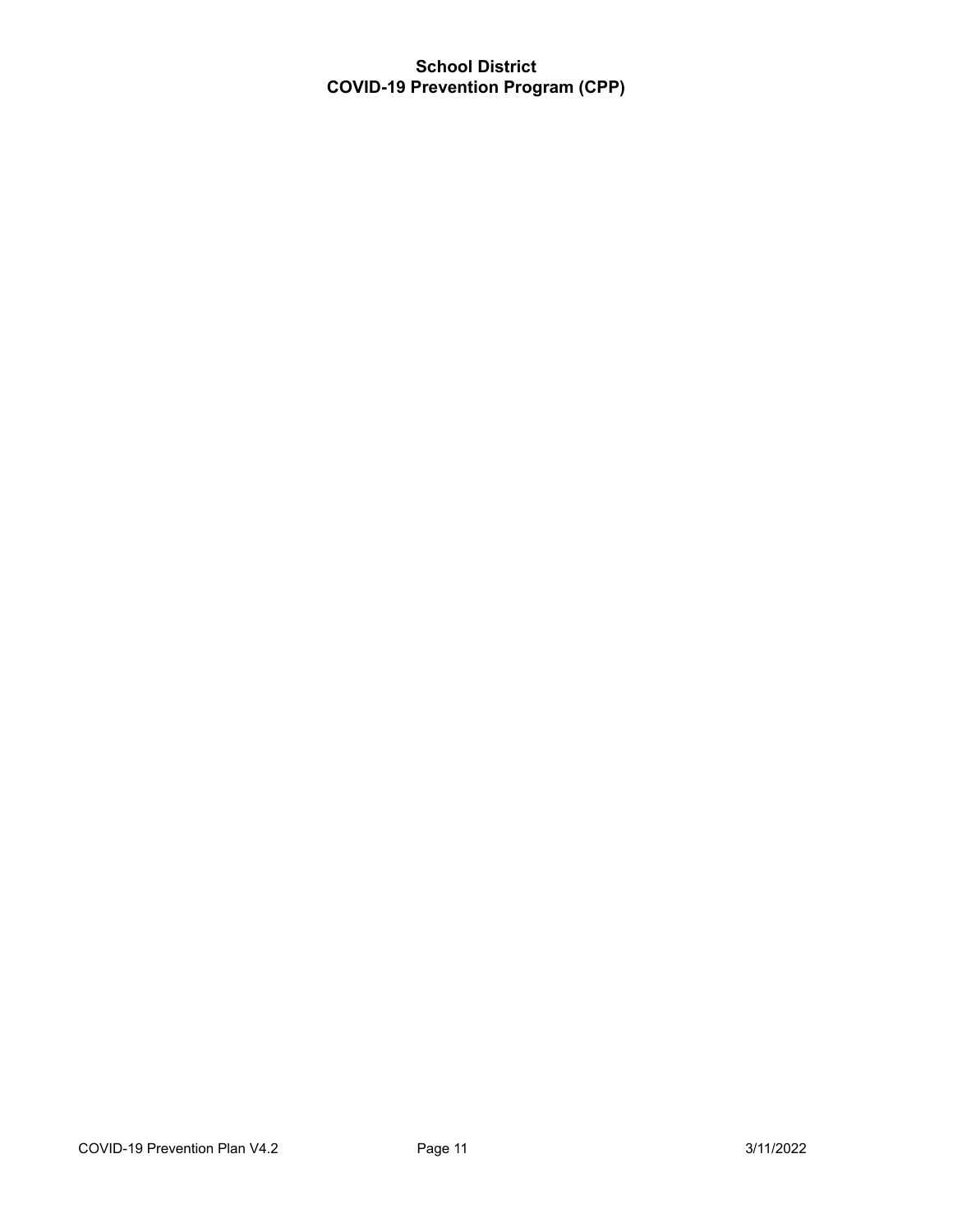## <span id="page-11-0"></span>**Disinfection and Recovery**

- 1. In the event that the School District has a confirmed case of COVID-19, procedures will be addressed towards understanding the area(s) that have potential contamination and work with the Supervisor, Environmental Health & Safety, and Operations staff to disinfect the area following CDC recommendations.
- 2. Area(s) that may require disinfecting, may be temporarily shut down to allow for the proper cleaning and sanitization of potential contaminated area(s).

## <span id="page-11-1"></span>**Personal protective equipment (PPE)**

PPE (such as gloves, goggles, and face shields) as required by CCR Title 8, section 3380, will be provided, as needed.

- 1. The School District will provide evaluate the tasks or conditions in accordance with CCR Title 8 section 5144 when the physical distancing requirements are not feasible or maintained for the need to utilize N95 or other tight-fitting respirators. A Respiratory Protection Program will be implemented that includes Medical Evaluations, Fit-Testing, and Training.
- 2. The School District will provide and ensure use of eye protection and respiratory protection in accordance with CCR Title 8 section 5144 when employees are exposed to procedures that may aerosolize potentially infectious material such as saliva or respiratory tract fluids.
- 3. Upon request, The School District will provide respirators for voluntary use to all employees who are not fully vaccinated and who are working indoors or in vehicles with more than one person. Employees must complete **Appendix F: Request for Voluntary Use of a Respirator form** and submit to the supervisor. A Respiratory Protection Program will be implemented that includes Medical Evaluations, Fit-Testing, and Training.
- 4. Shared tools, equipment and personal protective equipment (PPE)
	- PPE must not be shared, e.g., gloves, goggles and face shields.
	- **•** Items that employees come in regular physical contact with, such as phones, headsets, desks, keyboards, writing materials, instruments and tools must also not be shared, to the extent feasible.
	- **•** Where there must be sharing, the items will be disinfected between uses by the affected employee with a School District approved disinfecting product.
	- Sharing of vehicles will be minimized to the extent feasible, and high-touch points (for example, steering wheel, door handles, seatbelt buckles, armrests, shifter, etc.) will be disinfected between users.
	- Encourage respiratory etiquette; including covering mouth and nose when coughing and/or sneezing. Cover the mouth and nose with a tissue. If a tissue is not immediately available cough or sneeze into your sleeve, not your hands.
	- Use district approved disinfection/cleaning products for common areas or shared tools.
	- Stay home if you are sick or feel sick (except to get medical care); be fever-free for 24 hours without the use of a fever-reducing medication (i.e., Motrin, Advil, Aleve, Dayquil, etc.) before returning to work.
	- Face coverings guidelines will be based on local health department/CDC guidelines and/or District requirements.
	- Onsite PPE requirements specific to COVID-19 protection will be based on the individual task requirement and current health department/CDC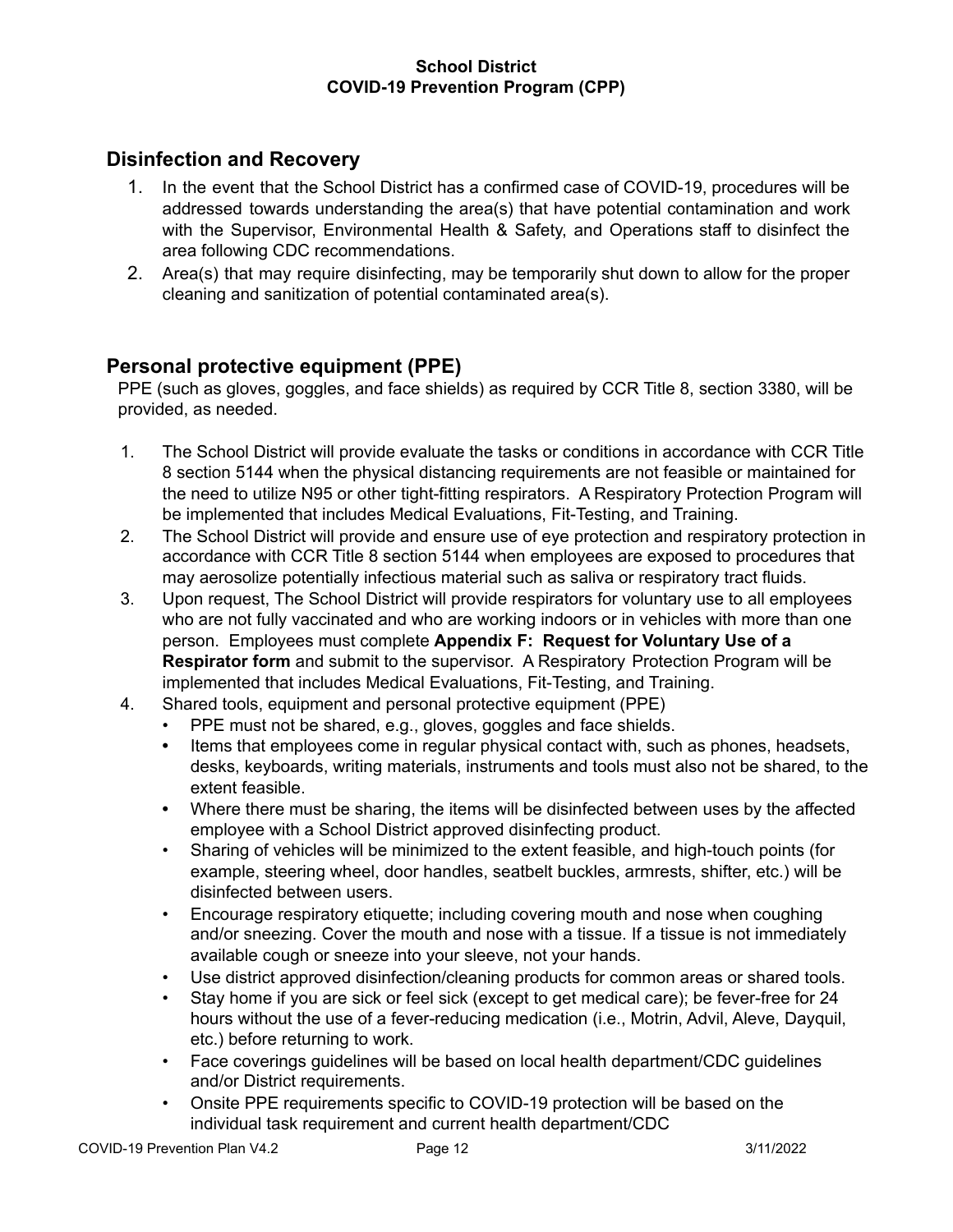recommendations/guidelines.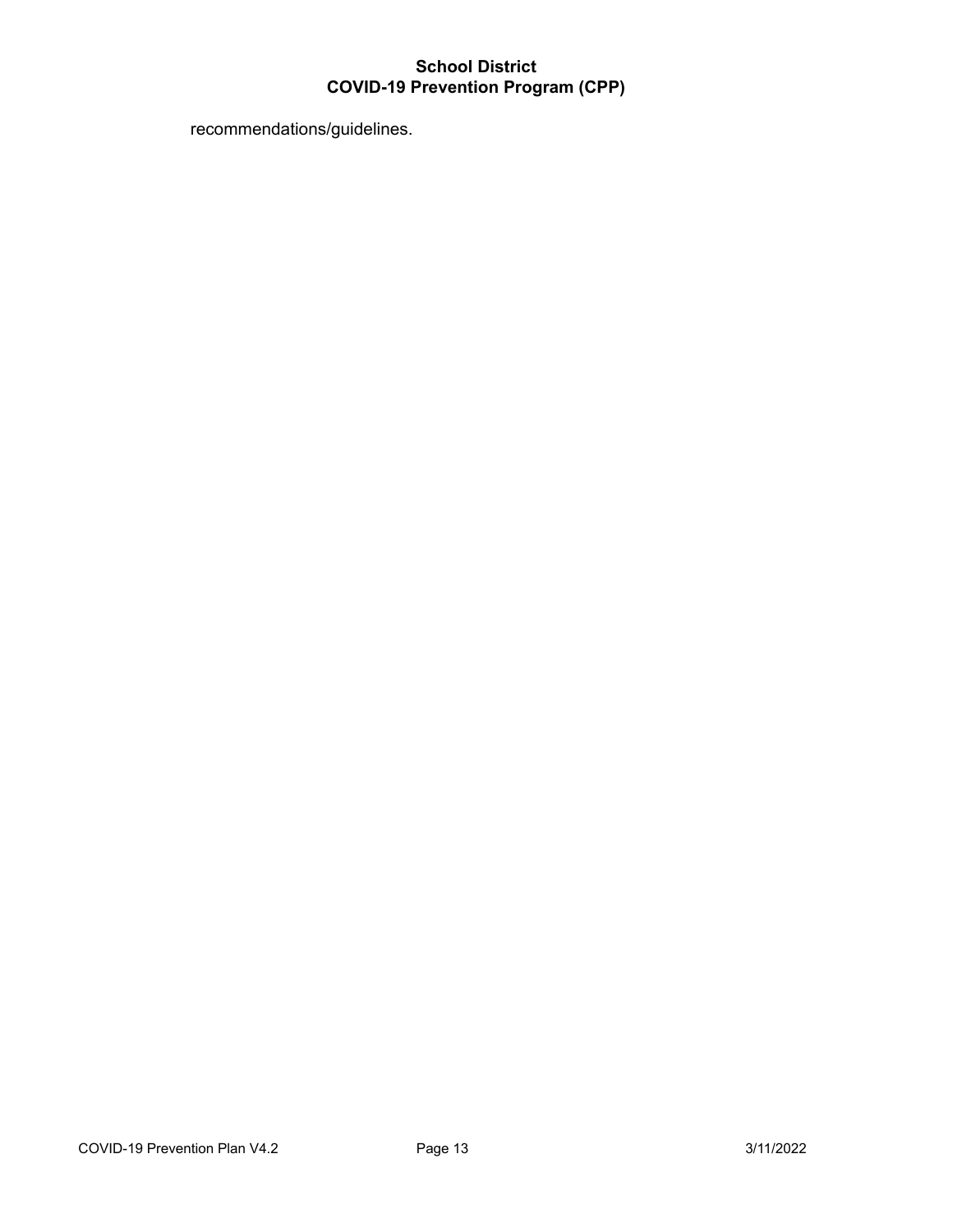- 5. Hand sanitizing
	- To protect employees from COVID-19 hazards, the School District will evaluate its handwashing facilities, determine the need for additional facilities, encourage and allow time for employee handwashing, and provide employees with an effective hand sanitizer. Employers shall encourage employees to wash their hands for at least 20 seconds each time. Provision or use of hand sanitizers with methyl alcohol is prohibited.
	- Wash hands frequently with soap and water for a minimum of 20 seconds. If soap and water are not available, use hand sanitizer (60% alcohol content or greater). At a minimum, employees MUST wash hands at the beginning and end of each shift, after using the toilet, before and after each break.
	- The School District encourages respiratory etiquette, including covering mouth and or nose when coughing and/or sneezing. Cover the mouth and nose with a tissue. If a tissue is not immediately available cough or sneeze into your sleeve, not your hands.
	- Avoid touching your eyes, nose, and mouth especially with unwashed hands.

## <span id="page-13-0"></span>**Testing of symptomatic employees**

The School District will make COVID-19 testing available at no cost to employees with COVID-19 symptoms who are not fully -vaccinated, during the employee's paid time.

## <span id="page-13-1"></span>**V. Investigating and Responding to COVID-19 Cases**

- 1. The School District has an effective procedure to investigate COVID-19 cases in the workplace. This includes procedures for verifying COVID-19 case status. Receiving information regarding COVID-19 test results and onset of COVID-19 symptoms and identifying and recording COVID-19 cases.
- 2. The School District shall take the following actions when there has been a COVID-19 case at the place of employment:
	- a. Determine the day and time the COVID-19 case was last present and, to the extent possible, the date of the positive COVID-19 test(s) and/or diagnosis, and the date the COVID-19 case first had one or more COVID-19 symptoms, if any were experienced.
	- b. Determine who may have been in an exposed group. This requires an evaluation of the activities of the COVID-19 case and all locations at the workplace which may have been visited by the COVID-19 case during the high-risk exposure period.
	- c. Give notice of the potential COVID-19 exposure, within **one (1**) business day, in a way that does not reveal any personal identifying information of the COVID-19 case, to the following:
		- *i.* All employees who may have had COVID-19 exposure and *their* authorized representatives.
		- ii. Independent contractors and other employers present at the workplace during the high-risk exposure period.
	- d. Offer COVID-19 testing at no cost to employees during their working hours to all employees who had potential COVID-19 exposure in the workplace and provide them with information on benefits.
	- e. Investigate whether any workplace conditions could have contributed to the risk of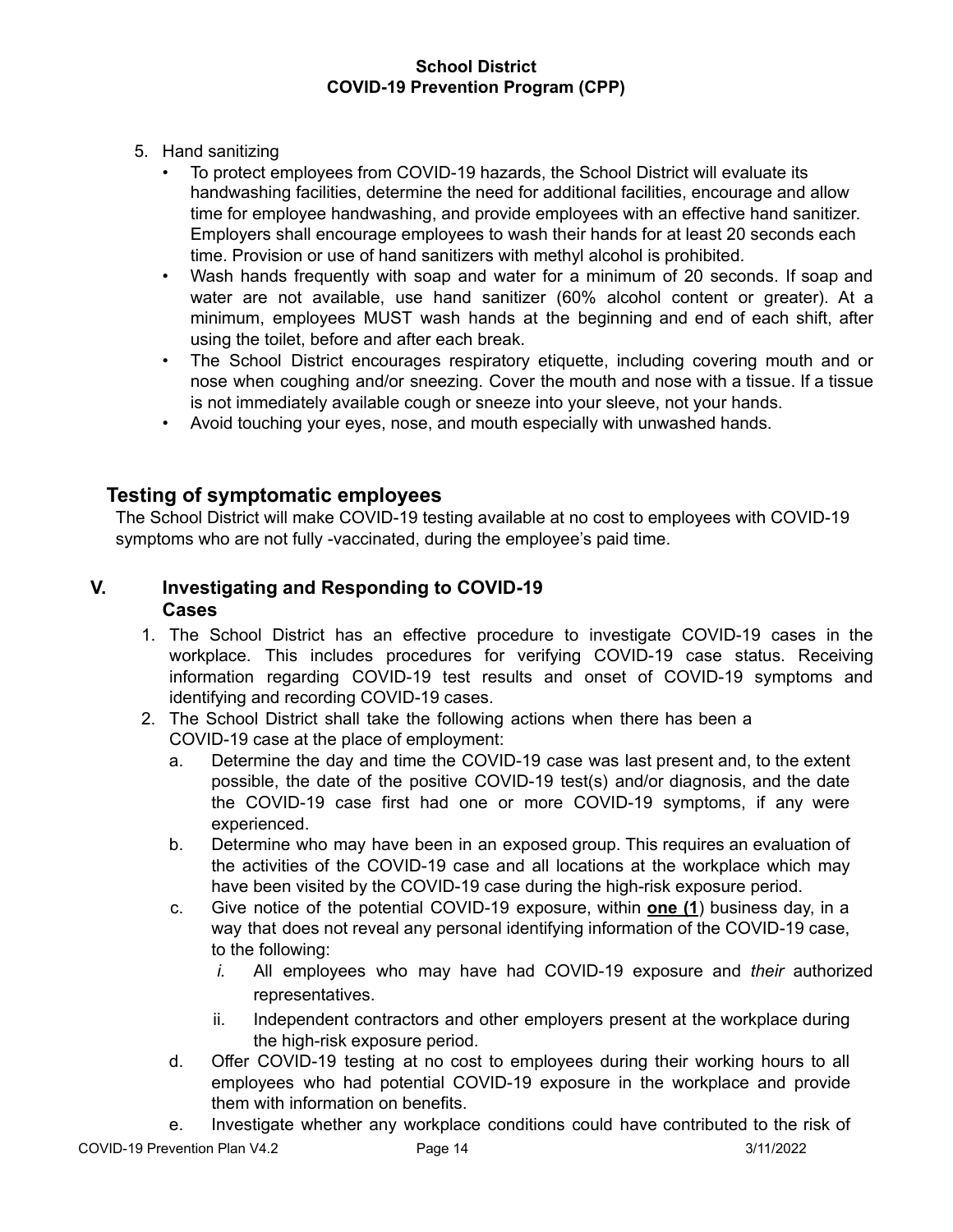COVID-19 exposure and what could be done to reduce exposure to COVID-19 hazards. The person assigned to investigate shall utilize **Appendix B: COVID-19 Inspection Form.**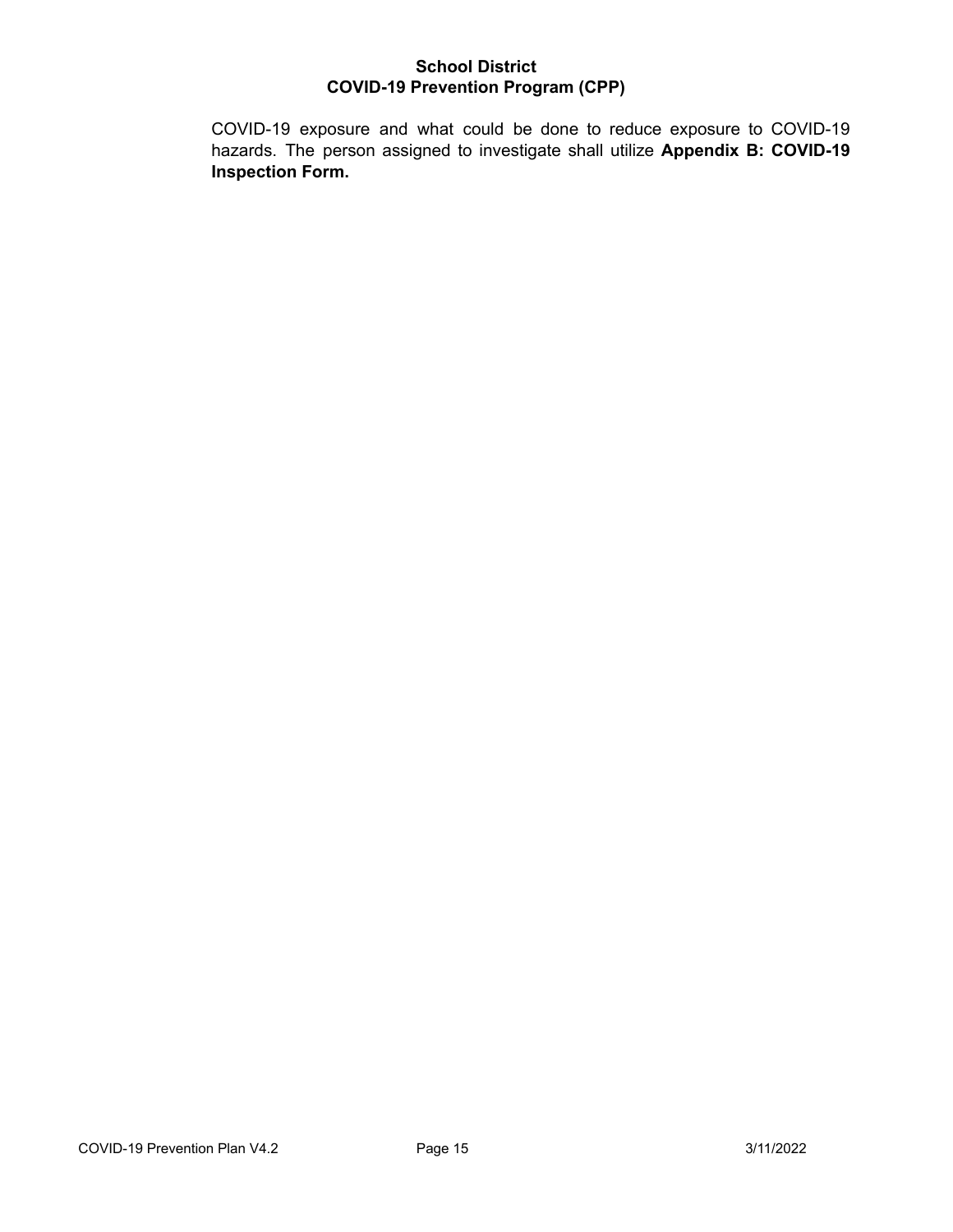3. Personal identifying information of COVID-19 cases or persons with COVID-19 symptoms shall be kept confidential. All COVID-19 testing or related medical services provided by the School District throughout the COVID-19 Prevention Plan shall be provided in a manner that ensures the confidentiality of employees, and only after the employee has given the School District their consent to share the information with the School District.

EXCEPTION: Unredacted information on COVID-19 cases shall be provided to the local health department, CDPH, the Division, the National Institute for Occupational Safety and Health (NIOSH), or as otherwise required by law immediately upon request. In-addition, relevant names of COVID-19 cases will be shared with approved the School District staff with a legitimate business need to know various information for the sole purpose of complying with other sections within the School District COVID-19 Prevention Plan as well as to implement the prevailing public health protocols.

4. The School District shall ensure that all employee medical records required by sections 3205.1 through 3205.4 of the California Code of Regulations (CCR), are kept confidential and are not disclosed or reported without the employee's express written consent to any person within or outside the workplace.

EXCEPTION 1: Unredacted medical records shall be provided to the local health department, CDPH, the Division, NIOSH, or as otherwise required by law immediately upon request.

EXCEPTION 2: This provision does not apply to records that do not contain individually identifiable medical information or from which individually identifiable medical information has been removed.

#### <span id="page-15-0"></span>**VI. System for Communicating**

The School District's goal is to ensure that effective two-way communication with employees, is performed and includes the following information:

- **1.** Employees should report COVID-19 symptoms and possible hazards to their Supervisor.
- 2. Employees can report symptoms and hazards without fear of reprisal.
- 3. School District procedures or policies for accommodating employees with medical or other conditions that put them at increased risk of severe COVID-19 illness.
- **4.** To give employees the tools to get tested when they have symptoms to reduce the likelihood of bringing the virus to work, employees may access COVID-19 voluntary testing available through health plans or local testing centers.
- 5. In the event testing is required to be provided because of a workplace exposure or outbreak, The School District will provide communicate the plan for providing testing and inform affected employees of the reason for the testing and the possible consequences of a positive test.
- 6. Information about COVID-19 hazards employees (including other employers and individuals in contact with the workplace) may be exposed to, what is being done to control those hazards, and the School District's COVID-19 policies and procedures.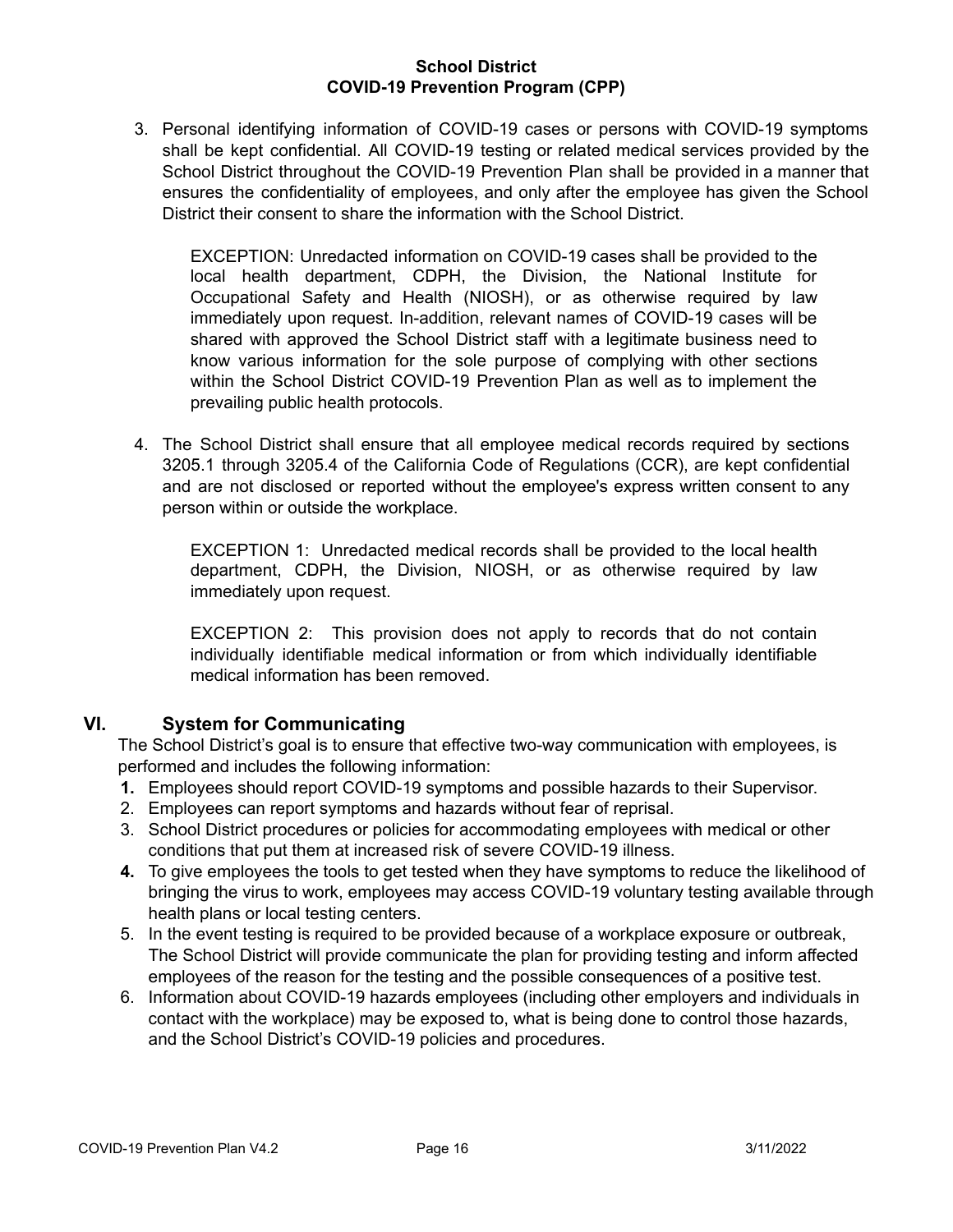### <span id="page-16-0"></span>**VII. Training and Instruction**

- 1. Ongoing discussion regarding COVID-19 shall be part of daily task analysis including, but not limited to:
	- COVID-19 policies and procedures to protect employees from COVID-19 hazards.
	- COVID-19-related benefits to which the employee may be entitled under applicable federal, state, or local laws. This includes any benefits available under workers compensation law, the federal Families First Coronavirus Response Act, Labor Code sections 248. I and 248.5, Labor Code sections 3212.86 through 3212.88, local governmental requirements, the School District own leave policies, and leave guaranteed by contract.
	- The fact that COVID-19 is an infectious disease that can be spread through the air when an infectious person talks or vocalizes, sneezes, coughs, or exhales; that COVID- 19 may be transmitted when a person touches a contaminated object and then touches their eyes, nose, or mouth, although that is less common; and that an infectious person may have no symptoms.
	- What is COVID-19.
	- How does COVID-19 spread.
	- Signs/symptoms of COVID-19.
	- Washing of hands regularly and thoroughly with soap and water for at least 20 seconds; use of hand sanitizer when employees do not have immediate access to a sink or hand washing facility, and that the hand sanitizer does not work if the hands are soiled.
	- Wear proper PPE as needed.
	- Use of proper hygiene etiquette such as covering your mouth with your arm or tissue; avoid touching your face/eyes/nose/mouth with unwashed hands.
	- Cleaning of surfaces as the day progresses.
	- Proper use and knowing the hazards of the cleaning/disinfection products to be used.
	- Use of proper PPE when using cleaning/disinfection products.
	- COVID-19 symptoms, and the importance of not coming to work and obtaining a COVID-19 test if the employee has COVID-19 symptoms.
	- Employees may refer to the [www.cdc.gov](http://www.cdc.gov/) website for up-to-date information.
	- Employees may refer to this website for OSHA information[:](http://www.osha.gov/SLTC/covid-19/) [www.osha.gov/SLTC/covid-19/](http://www.osha.gov/SLTC/covid-19/)
- 2. Training will include updates from the CDC, local health department, OSHA and any other State or Federal agencies.
- 3. All training shall be documented.

**Appendix D: COVID-19 Training Roster** will be used to document this training. In lieu of this roster, any training confirmation form may be use d. This training may be documented electronically as long as the original training documentation form is maintained and has the employee's signature.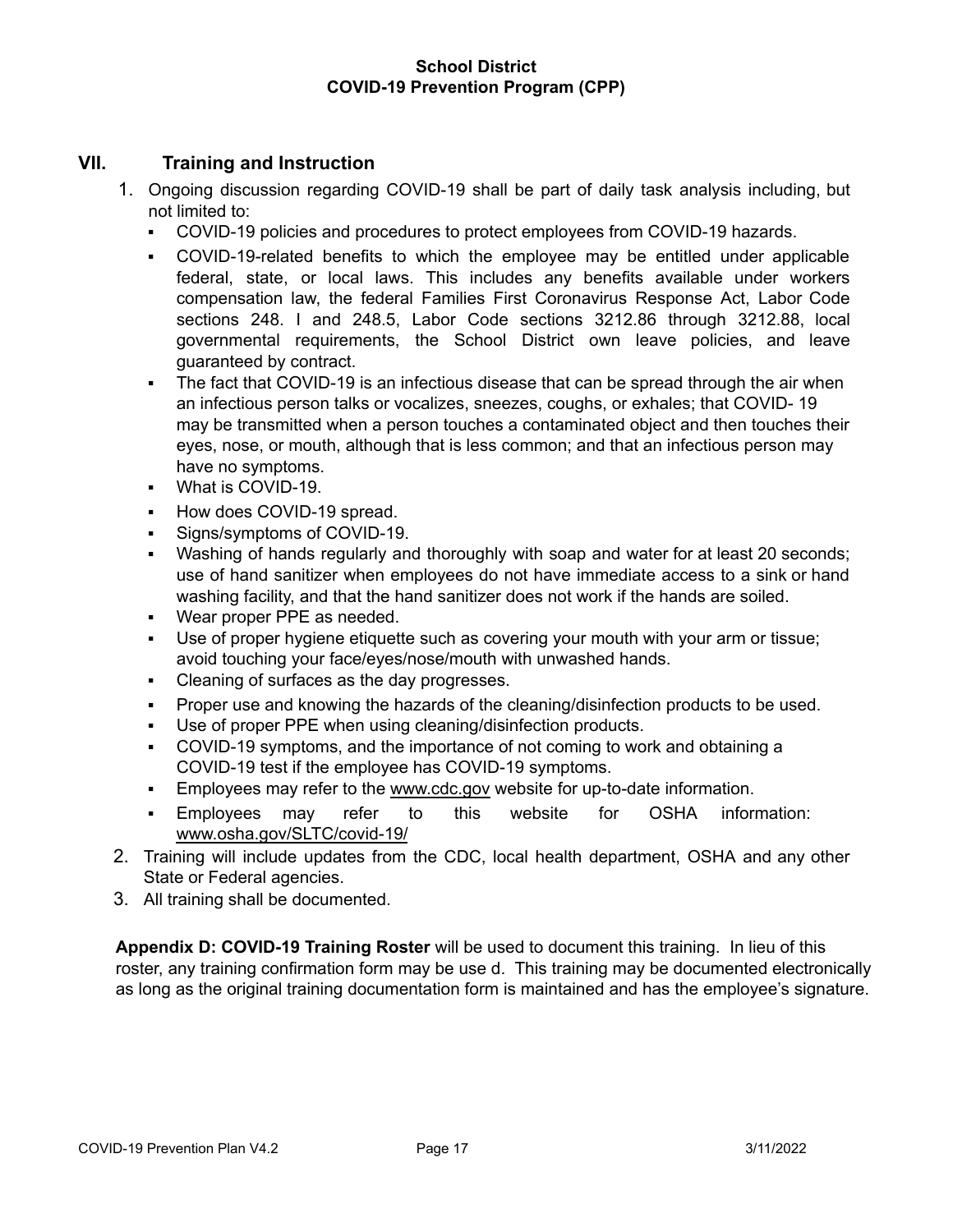## <span id="page-17-0"></span>**VIII. Exclusion of COVID-19 Cases**

When a COVID-19 case is identified in the workplace, The School District will provide limit transmission by:

- 1. Ensuring that COVID-19 cases are excluded from the workplace until return-to-work requirements are met.
- 2. Excluding employees with COVID-19 exposure from the workplace for 14 days after the last known COVID-19 exposure to a COVID-19 case.
- **3.** Continuing and maintaining an employee's earnings, seniority, and all other employee rights and benefits whenever we've demonstrated that the COVID-19 exposure is work related.
- 4. Providing employees at the time of exclusion with information on available benefits.

#### <span id="page-17-1"></span>**IX. Reporting, Recordkeeping, and Access**

The School District shall report information about COVID-19 cases and outbreaks at the workplace to the local health department whenever required by law and shall provide any related information requested by the local health department. the School District shall report all information to the local health department as required by Labor Code section 6409.6.

- 1. The School District shall maintain appropriate records of the steps taken to implement the written COVID-19 Prevention Program.
- 2. The written COVID-19 Prevention Plan shall be made available at the workplace to employees, authorized employee representatives, and to representatives of the Division immediately upon request.
- 3. The School District shall keep a record of and track all COVID-19 cases with the employee's name, contact information, occupation, location where the employee worked, the date of the last day at the workplace, and the date of a positive COVID-19 test.
- 4. The School District shall maintain records of fully vaccinated employees. Prior to an employee removing their face masks at their work location, they must first complete the COVID Vaccination Attestation or online form and verify their vaccination status. Acceptable options for documenting employee vaccination status include:
	- a. Employees provide proof of vaccination (vaccine card, image of vaccine card or health care document showing vaccination status) and employer maintains a copy.
	- b. Employees provide proof of vaccination. the School District maintains a record of the employees who presented proof, but the vaccine record itself; or
	- c. Employees who submit the vaccination verification from attach a copy of the required vaccination record. That record stays attached to the form, and is not removed or deleted from the system.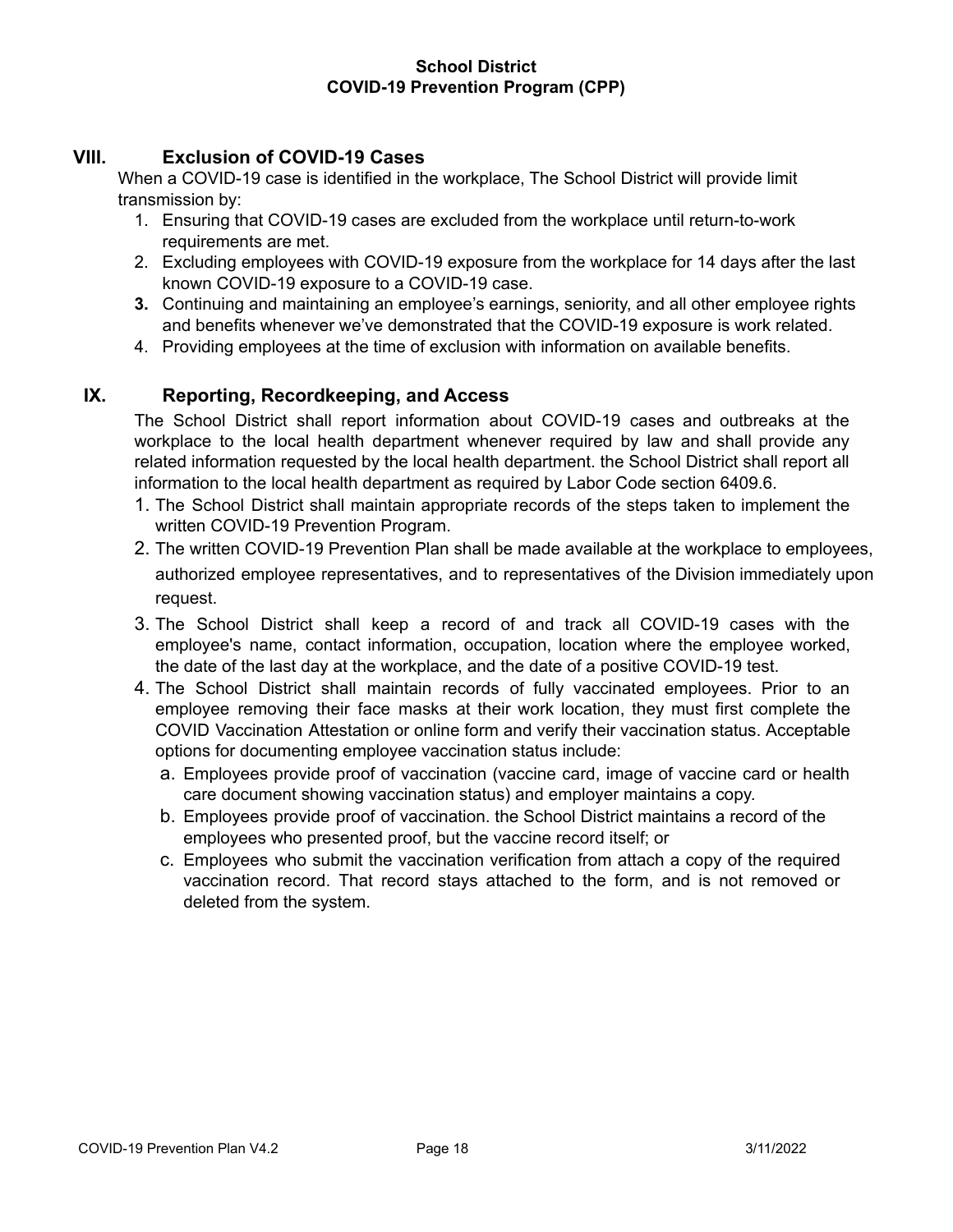## <span id="page-18-0"></span>**X. Return-to-Work Criteria**

- 1. COVID-19 cases with COVID-19 symptoms shall not return to work until:
	- a. At least 24 hours have passed since a fever of 100.4 degrees Fahrenheit or higher has resolved without the use of fever-reducing medications; and
	- b. COVID-19 symptoms have improved; and
	- c. At least 5 days have passed since COVID-19 symptoms first appeared.
- 2. COVID-19 cases who tested positive but never developed COVID-19 symptoms shall not return to work until a minimum of 5 days have passed.
- 3. Once a COVID-19 case has met the requirements above, as applicable, a negative COVID-19 test shall be required for an employee to return to work.
- 4. Persons who had close contact and developed any COVID-19 symptom should return to work under the timelines outlined in CDPH's Isolation and [Quarantine](https://www.dir.ca.gov/dosh/dosh_publications/Isolation-and-Quarantine-fs.pdf) Guidance and refer to the Governor's [Executive](https://www.dir.ca.gov/dosh/dosh_publications/Isolation-and-Quarantine-fs.pdf) Order N-84-20.
- 5. If an order to isolate, quarantine, or exclude an employee is issued by a local or state health official, the employee shall not return to work until the period of isolation or quarantine is completed or the order is lifted.
- 6. If no violations of local or state health officer orders for isolation, quarantine, or exclusion would result, the Division may, upon request, allow employees to return to work on the basis that the removal of an employee would create undue risk to a community's health and safety. In such cases, the School District shall develop, implement, and maintain effective control measures to prevent transmission in the workplace; including providing isolation for the employee at the workplace and, if isolation is not feasible, the use of respirators in the workplace.

## <span id="page-18-1"></span>**XI. Multiple COVID-19 Infections and COVID-19 Outbreaks**

At a site, when **three (3**) or more employees with COVID-19 cases occur within an exposed group, (as defined by in Appendix G: Definitions), visited the workplace during their high-risk exposure period at any time during a 14-day period. This shall apply until there are no new COVID-19 cases detected in the exposed group for a 14-day period.

- 1. COVID-19 testing. The School District shall make COVID-19 testing to all employees available at no cost to its employees with the exposed group, during employees' paid time, except:
	- a. Employees who were not present at the workplace during the relevant 14-day period(s).
	- b. For COVID-19 cases who did not develop COVID-19 symptoms after returning to work, no testing is required for 90 days after the initial onset of COVID-19 symptoms or, for COVID-19 cases who never developed symptoms, 90 days after the first positive test.
- 2. COVID-19 testing shall consist of the following:
	- a. Immediately upon being covered by this section, testing shall be made available to all employees in the exposed group and then again one week later. Negative COVID-19 test results of employees with COVID-19 exposure shall not impact the duration of any quarantine, isolation, or exclusion period required by, or orders issued by, the local health department.
	- b. After the first two COVID-19 tests required by (17.3.2 A), the School District shall make COVID-19 testing available once a week at no cost, during paid time, to all employees in the exposed group who remain at the workplace, or more frequently if recommended by the local health department, until this section no longer applies.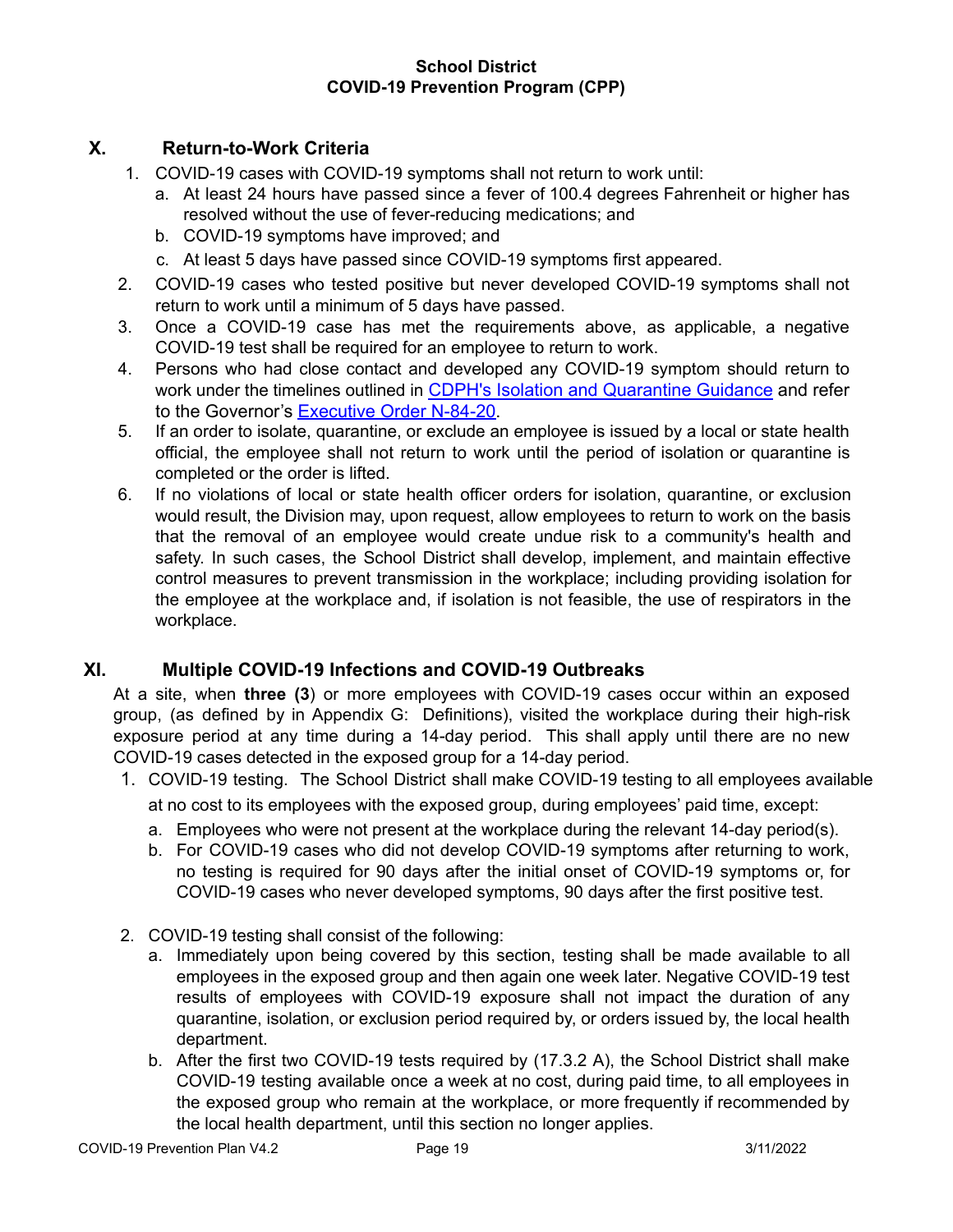- c. the School District shall make additional testing available at no cost to employees, during employees' paid time, when deemed necessary by the Division through the Issuance of Order to Take Special Action, in accordance with title 8 section 332.3.
- 3. The School District shall continue to comply with all applicable provisions of the COVID-19 Prevention Plan, and shall also do the following:
	- a. Employees in the exposed group shall wear face coverings when indoors, or when outdoors and less than six feet from another person.
	- b. The School District shall give notice to employees in the exposed group of their right to request a respirator for voluntary use if they are not fully vaccinated.
	- c. The School District shall evaluate whether to implement physical distancing of at least six feet between persons or, where six feet of physical distancing is not feasible, the use of cleanable solid partitions of sufficient size to reduce COVID-19 transmission.
- 4. COVID-19 Investigation, review and hazard correction. the School District shall immediately perform a review of potentially relevant COVID-19 policies, procedures, and controls and implement changes as needed to prevent further spread of COVID-19. The investigation and review shall be documented and include:
	- a. Investigation of new or unabated COVID-19 hazards including the employer's leave policies and practices and whether employees are discouraged from remaining home when sick; the employer's COVID-19 testing policies; insufficient outdoor air; insufficient air filtration; and lack of physical distancing.
	- b. The review shall be updated every thirty (30) days that this section continues to apply, in response to new information or to new or previously unrecognized COVID-19 hazards, or when otherwise necessary.
- 5. The School District shall implement changes to reduce the transmission of COVID-19 based on the investigation and review. The School District shall consider moving indoor tasks outdoors or having them performed remotely, increasing outdoor air supply when work is done indoors, improving air filtration, increasing physical distancing as much as feasible, requiring respiratory protection, and other applicable controls.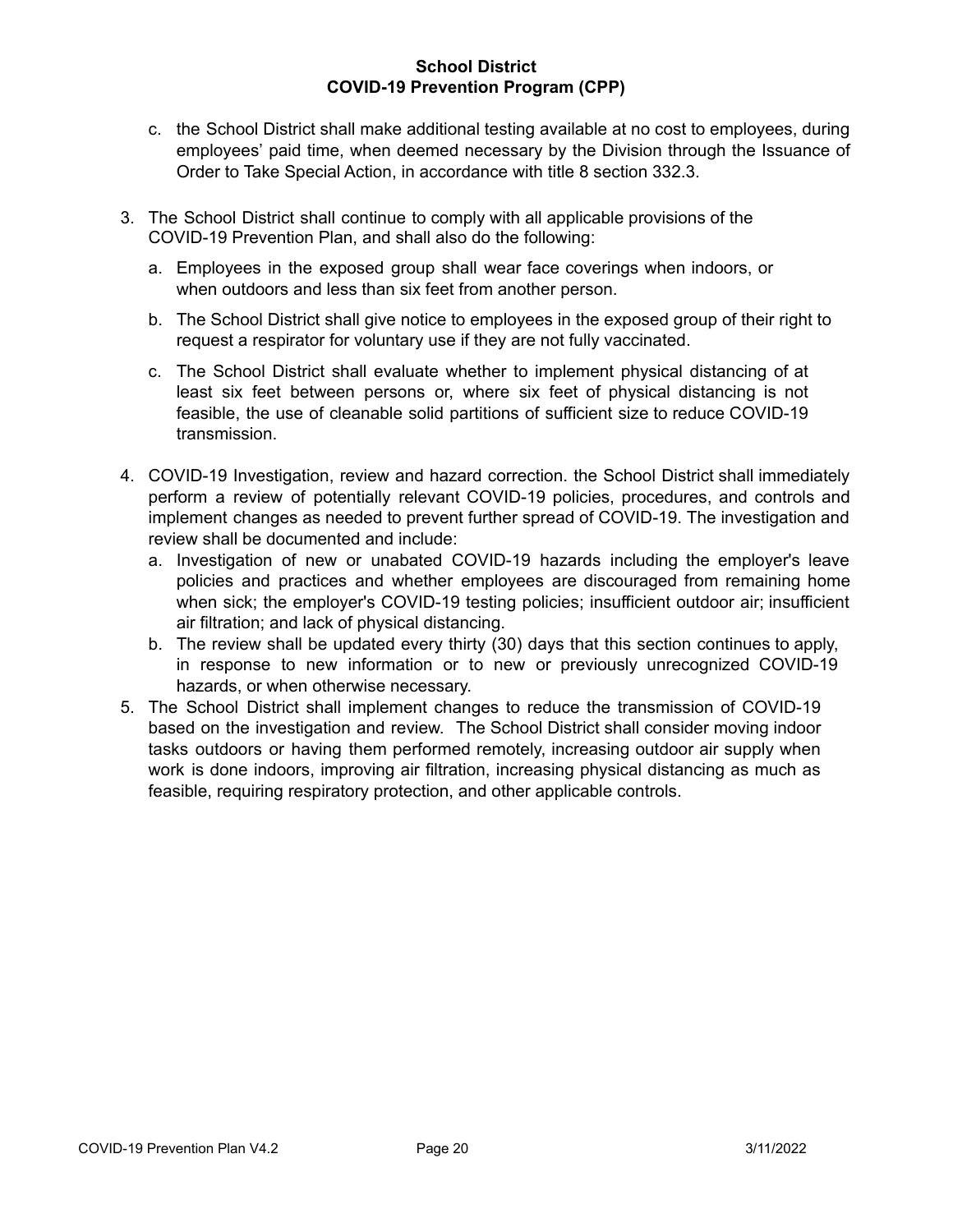## <span id="page-20-0"></span>**Major COVID-19 Outbreaks**

This section applies to any site when there are **twenty (20)** or more COVID-19 cases in an exposed group who visited the workplace during the high-risk exposure period within a 30-day period. This section shall apply until there are fewer than three (3) COVID-19 cases detected in the exposed group for a 14-day period.

- 1. The School District shall continue to comply, except that the COVID-19 testing will be made available to all employees in the exposed group, regardless of vaccination status, or more frequently if recommended by the local health department.
- 2. The School District shall take the following actions:
	- a. Provide a respirator for voluntary use to employees in the exposed group. Voluntary use of respirators will comply with GISO 5144 requirements.
	- b. Any employees in the exposed group who are not wearing respirators required by the School District and used in compliance with section 5144 shall be separated from other persons by at least six feet, except where an employer can demonstrate that six feet of separation is not feasible, and except for momentary exposure while persons are in movement. Methods of physical distancing include: telework or other remote work arrangements; reducing the number of persons in an area at one time, including visitors; visual cues such as signs and floor markings to indicate where employees and others should be located or their direction and path of travel; staggered arrival, departure, work, and break times; and adjusted work processes or procedures, such as reducing production speed, to allow greater distance between employees. When it is not feasible to maintain a distance of at least six feet, individuals shall be as far apart as feasible.
	- c. At work stations where an employee in the exposed group is assigned to work for an extended period of time, such as desks, and production line stations, and where the physical distancing requirement is not maintained at all times, the School District shall install cleanable solid partitions that effectively reduce transmission between the employee and other persons.
	- d. the School District will evaluate whether to halt some or all operations at the workplace until COVID-19 hazards have been corrected.
	- e. Any other control measures deemed necessary by the Division through the Issuance of Order to Take Special Action, in accordance with title 8 section 332.3.

#### <span id="page-20-1"></span>**XII. Contractors Performing Work on District Facilities**

- 1. All contractors who may perform onsite work on District grounds/buildings shall submit their written COVID-19 protection program to the School District.
- 2. Contractor programs must meet at a minimum, all State, Federal, Local and CDC requirements.
- 3. Contractor employees shall conduct daily health assessments for all of their employees who will be performing work at any District location.
- 4. If any employee, subcontractor, or vendor are observed not following these District safety measures, they may be asked to leave the site immediately and proper notifications will be made.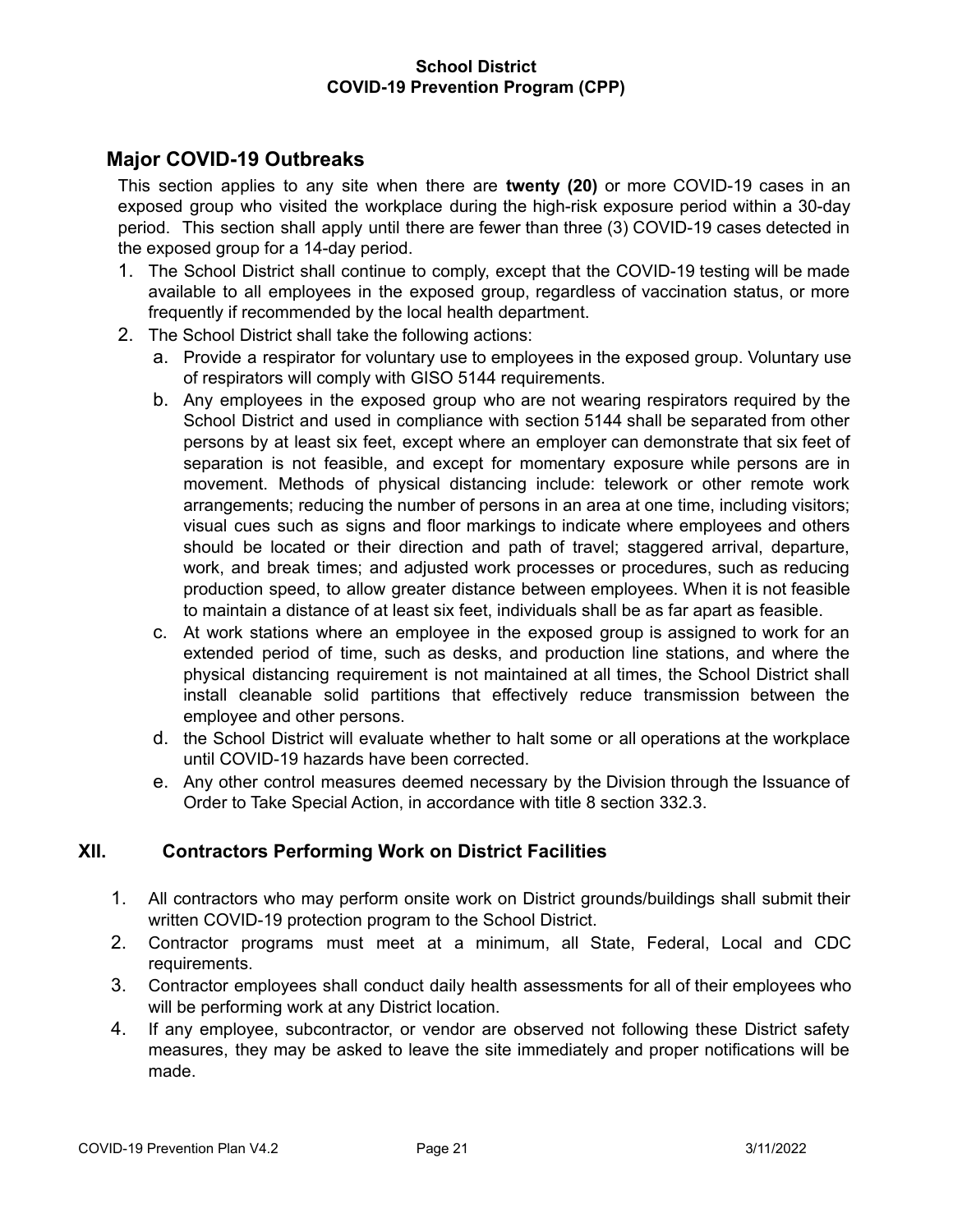## **Appendix A: Identification of COVID-19 Hazards**

<span id="page-21-0"></span>All persons, regardless of symptoms or negative COVID-19 test results, will be considered potentially infectious. Particular attention will be paid to areas where people may congregate or come in contact with one another, regardless of whether employees are performing an assigned work task or not. For example: meetings, entrances, bathrooms, hallways, aisles, walkways, elevators, break or eating areas, cool-down areas, and waiting areas.

Evaluation of potential workplace exposure will be to all persons at the workplace or who may enter the workplace, including coworkers, employees of other entities, members of the public, customers or clients, and independent contractors. The School District will consider how employees and other persons enter, leave, and travel through the workplace, in addition to addressing fixed work locations.

#### **Person conducting the evaluation**: **\_\_\_\_\_\_\_\_\_\_\_\_\_\_\_\_\_\_\_\_\_\_\_\_\_\_\_\_\_\_\_\_\_\_\_\_\_ Date**: **\_\_\_\_\_\_\_\_\_\_\_\_\_\_**

#### **Name(s) of employee and authorized employee representative that participated**:

| Interaction, area, activity,<br>work task, process,<br>equipment and material that<br>potentially exposes<br>employees to COVID-19<br>hazards | <b>Places and times</b> | <b>Potential for COVID-19</b><br>exposures and employees<br>affected, including members of<br>the public and employees of<br>other employers | <b>Existing and/or additional</b><br><b>COVID-19 prevention</b><br>controls, including<br>barriers, partitions and<br>ventilation |
|-----------------------------------------------------------------------------------------------------------------------------------------------|-------------------------|----------------------------------------------------------------------------------------------------------------------------------------------|-----------------------------------------------------------------------------------------------------------------------------------|
|                                                                                                                                               |                         |                                                                                                                                              |                                                                                                                                   |
|                                                                                                                                               |                         |                                                                                                                                              |                                                                                                                                   |
|                                                                                                                                               |                         |                                                                                                                                              |                                                                                                                                   |
|                                                                                                                                               |                         |                                                                                                                                              |                                                                                                                                   |
|                                                                                                                                               |                         |                                                                                                                                              |                                                                                                                                   |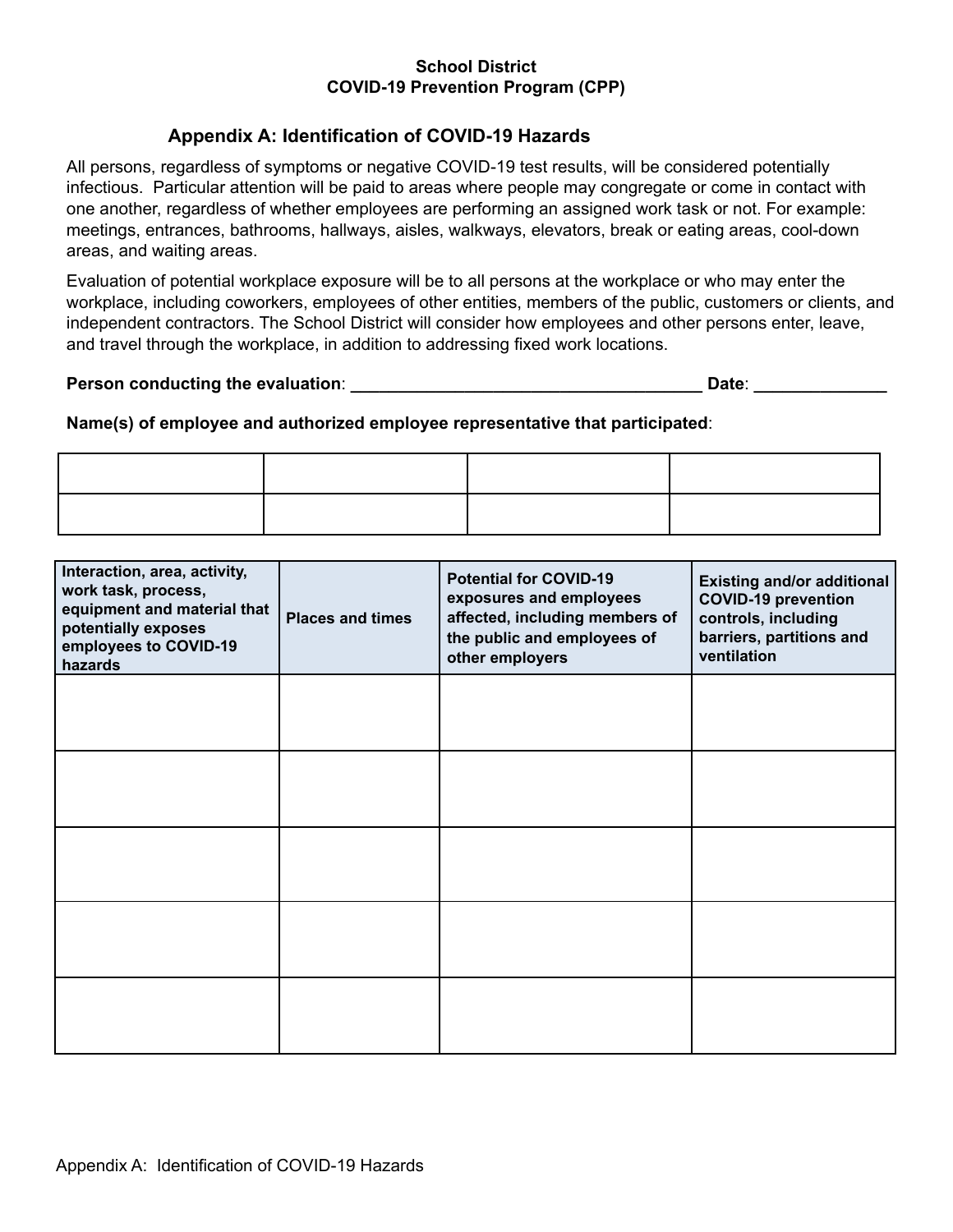## <span id="page-22-0"></span>**Appendix B: COVID-19 Inspection Form**

#### **Work location evaluated**: **\_\_\_\_\_\_\_\_\_\_\_\_\_\_\_\_\_\_\_\_\_\_\_\_\_\_\_\_\_\_\_\_\_\_\_\_\_\_\_\_\_\_\_\_\_\_\_\_\_\_\_\_\_\_\_\_\_\_\_\_\_\_\_\_\_**

| <b>Exposure Controls</b>                                                                           | <b>Status</b> | <b>Person Assigned</b><br>to Correct | <b>Date Corrected</b> |
|----------------------------------------------------------------------------------------------------|---------------|--------------------------------------|-----------------------|
| <b>Engineering</b>                                                                                 |               |                                      |                       |
| Ventilation* (amount of fresh air and<br>filtration maximized)                                     |               |                                      |                       |
| Additional room air filtration                                                                     |               |                                      |                       |
| <b>Administrative</b>                                                                              |               |                                      |                       |
| Surface cleaning and disinfection<br>(Frequently enough and adequate supplies<br>are provided)     |               |                                      |                       |
| Hand washing facilities (adequate<br>numbers and supplies)                                         |               |                                      |                       |
| Disinfecting and hand sanitizing<br>solutions being used according to<br>manufacturer instructions |               |                                      |                       |
| PPE (not shared, available and being worn)                                                         |               |                                      |                       |
| Face coverings (cleaned sufficiently often)                                                        |               |                                      |                       |
| Gloves                                                                                             |               |                                      |                       |
| Face shields/goggles                                                                               |               |                                      |                       |
| Respiratory protection                                                                             |               |                                      |                       |

**\***Identify and evaluate how to maximize ventilation with outdoor air; the highest level of filtration efficiency compatible with the existing ventilation system; and whether the use of portable or mounted HEPA filtration units, or other air cleaning systems, would reduce the risk of COVID-19 transmission. Review applicable orders and guidance from the State of California and local health departments related to COVID-19 hazards and prevention have been reviewed, including the CDPH Interim Guidance for Ventilation, Filtrations, and Air Quality in Indoor Environments and information specific to your industry, location, and operations. The School District will maximize the quantity of outside air provided to the extent feasible, except when the United States Environmental Protection Agency (EPA) Air Quality Index is greater than 100 for any pollutant or if opening windows or maximizing outdoor air by other means would cause a hazard to employees, for instance from excessive heat or cold.

**Date: \_\_\_\_\_\_\_\_\_\_\_\_\_**

**Name of person conducting the inspection**: **\_\_\_\_\_\_\_\_\_\_\_\_\_\_\_\_\_\_\_\_\_\_\_\_\_\_\_\_\_\_\_\_\_\_\_\_\_\_\_\_\_\_\_\_\_\_\_\_**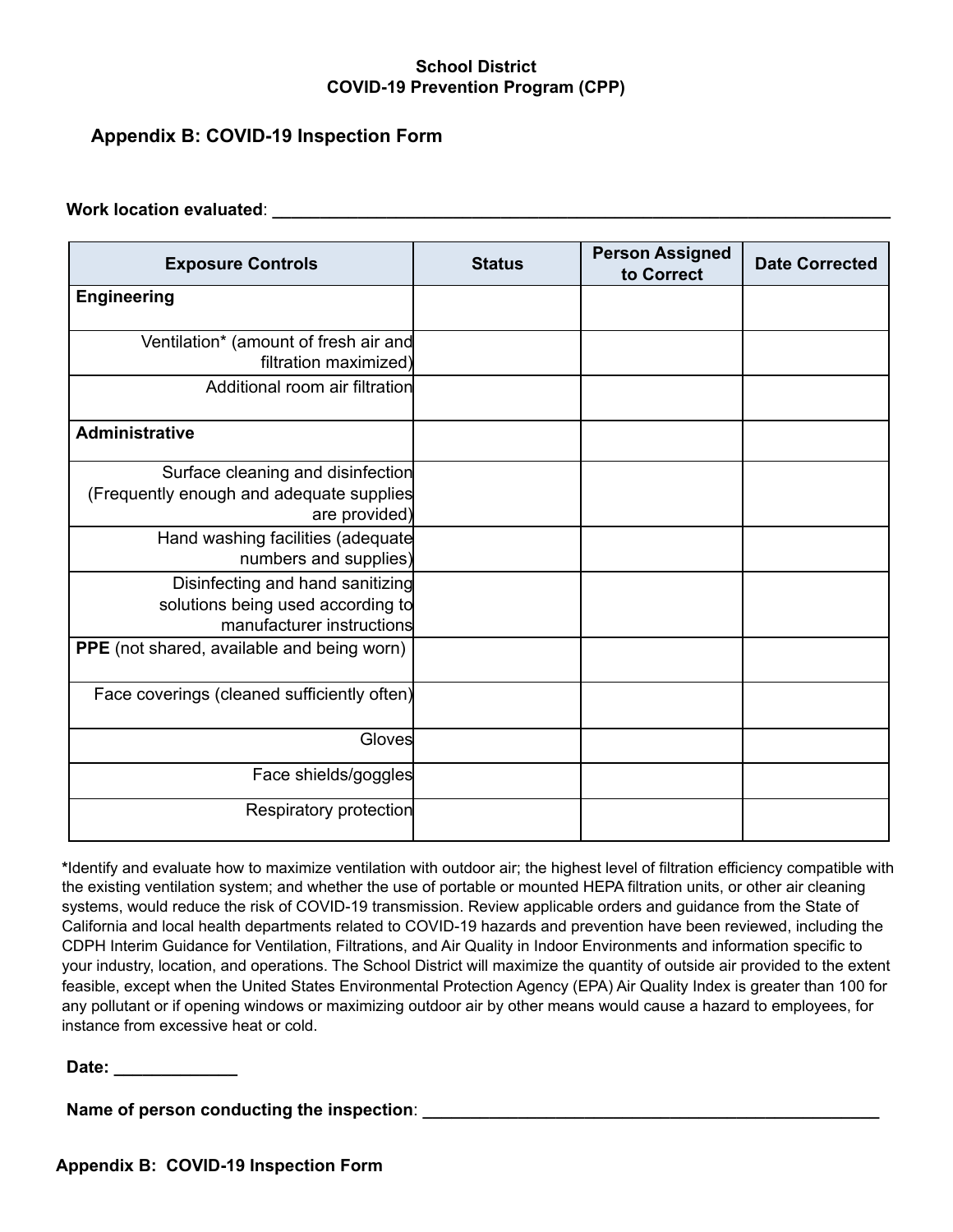## <span id="page-23-0"></span>**Appendix C: Investigating COVID-19 Cases**

#### **Date: \_\_\_\_\_\_\_\_\_\_\_ Name of person conducting the investigation**: **\_\_\_\_\_\_\_\_\_\_\_\_\_\_\_\_\_\_\_\_\_\_\_\_\_\_\_\_\_\_**

1. All personal identifying information of COVID-19 cases or symptoms will be kept confidential.

- 2. All COVID-19 testing or related medical services provided will be provided in a manner that ensures the confidentiality of employees, with the exception of unredacted information on COVID-19 cases that will be provided immediately upon request to the local health department, CDPH, Cal/OSHA, the National Institute for Occupational Safety and Health (NIOSH), or as otherwise required by law.
- 3. All employees' medical records will also be kept confidential and not disclosed or reported without the employee's express written consent to any person within or outside the workplace, with the following exceptions: (1) Unredacted medical records provided to the local health department, CDPH, Cal/OSHA, NIOSH, or as otherwise required by law immediately upon request; and (2) Records that do not contain individually identifiable medical information or from which individually identifiable medical information has been removed.

| <b>Employee</b> (or<br>non-employee*) name:                                                                                                                                                                                       |                                                | <b>Occupation (if</b><br>non-employee, why they<br>were in the workplace):                                   |              |  |
|-----------------------------------------------------------------------------------------------------------------------------------------------------------------------------------------------------------------------------------|------------------------------------------------|--------------------------------------------------------------------------------------------------------------|--------------|--|
| Location where employee<br>worked (or non-employee<br>was present)                                                                                                                                                                |                                                | Date investigation was<br>initiated:                                                                         |              |  |
| Was COVID-19 test offered?                                                                                                                                                                                                        |                                                | Name(s) of staff involved<br>in the investigation:                                                           |              |  |
| Date and time the COVID-19<br>case was last present in the<br>workplace:                                                                                                                                                          |                                                | Date of the positive or<br>negative test and/or<br>diagnosis:                                                |              |  |
| Date the case first had one<br>or more COVID-19<br>symptoms:                                                                                                                                                                      |                                                | <b>Information received</b><br>regarding COVID-19<br>test results and onset<br>of symptoms                   |              |  |
| <b>Results of the evaluation of</b><br>the COVID-19 case and all<br>locations at the workplace<br>that may have been visited<br>by the COVID-19 case<br>during the high-risk<br>exposure period, and who<br>may have been exposed |                                                |                                                                                                              |              |  |
| the COVID-19 case) of the potential COVID-19 exposure to:                                                                                                                                                                         |                                                | Notice given (within one business day, in a way that does not reveal any personal identifying information of |              |  |
| All employees who may<br>have had COVID-19                                                                                                                                                                                        | Date:<br><b>Names of</b>                       |                                                                                                              |              |  |
| exposure and their<br>authorized representatives.                                                                                                                                                                                 | employees that<br>were notified:               |                                                                                                              |              |  |
| Independent contractors and                                                                                                                                                                                                       | Date:                                          |                                                                                                              |              |  |
| other employers present at<br>the workplace during the<br>high-risk exposure period.                                                                                                                                              | Names of<br>individuals that<br>were notified: |                                                                                                              |              |  |
| What were the conditions<br>that could have contributed<br>to the risk of COVID-19<br>exposure?                                                                                                                                   |                                                | What could be done to reduce exposure                                                                        | to COVID-19? |  |
| Was local health department notified?                                                                                                                                                                                             |                                                | Date:                                                                                                        |              |  |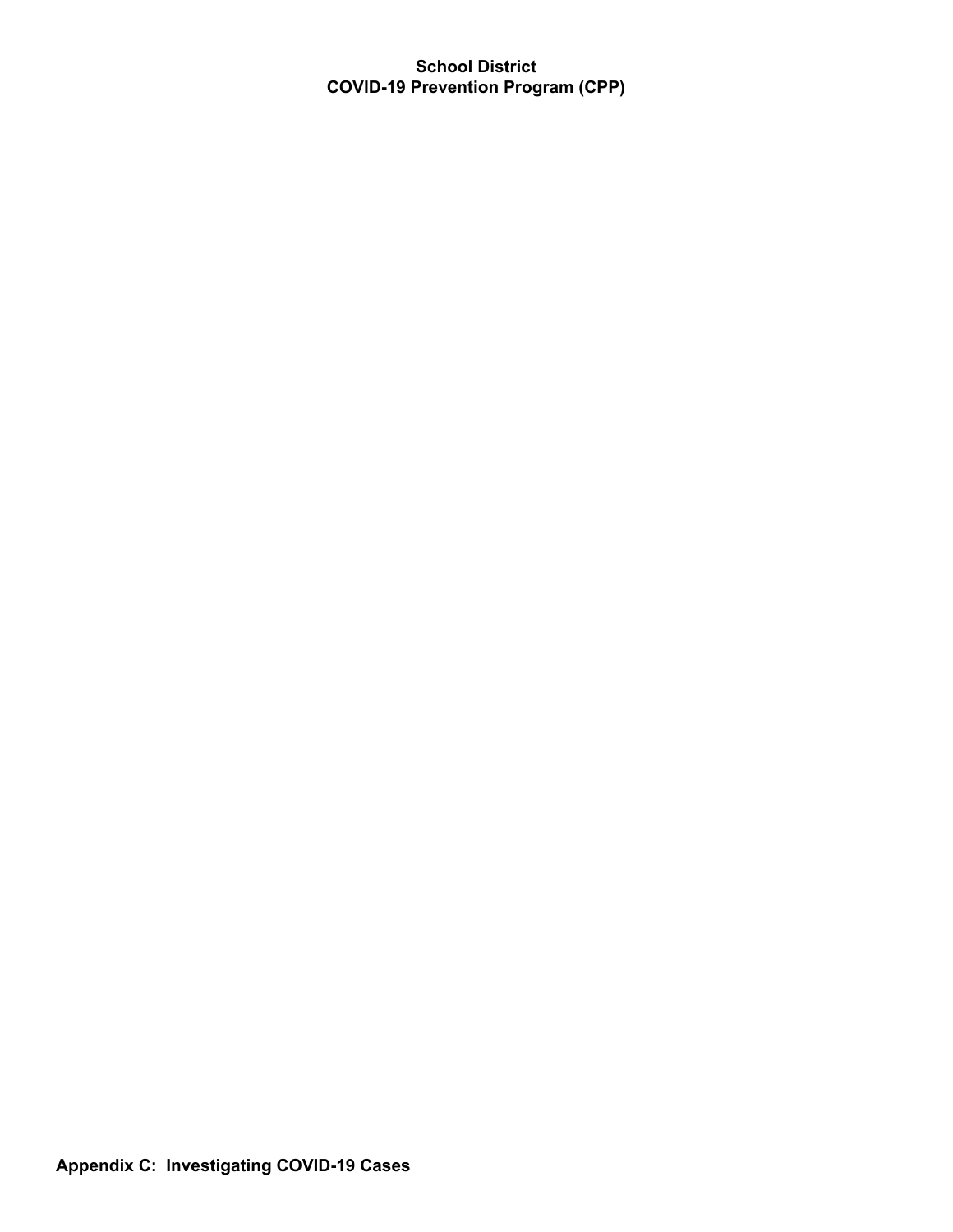## <span id="page-25-0"></span>**Appendix D: COVID-19 Training Roster**

| Name of person conducting the training:<br>Date: |                  |  |
|--------------------------------------------------|------------------|--|
| <b>Employee Name</b>                             | <b>Signature</b> |  |
|                                                  |                  |  |
|                                                  |                  |  |
|                                                  |                  |  |
|                                                  |                  |  |
|                                                  |                  |  |
|                                                  |                  |  |
|                                                  |                  |  |
|                                                  |                  |  |
|                                                  |                  |  |
|                                                  |                  |  |
|                                                  |                  |  |
|                                                  |                  |  |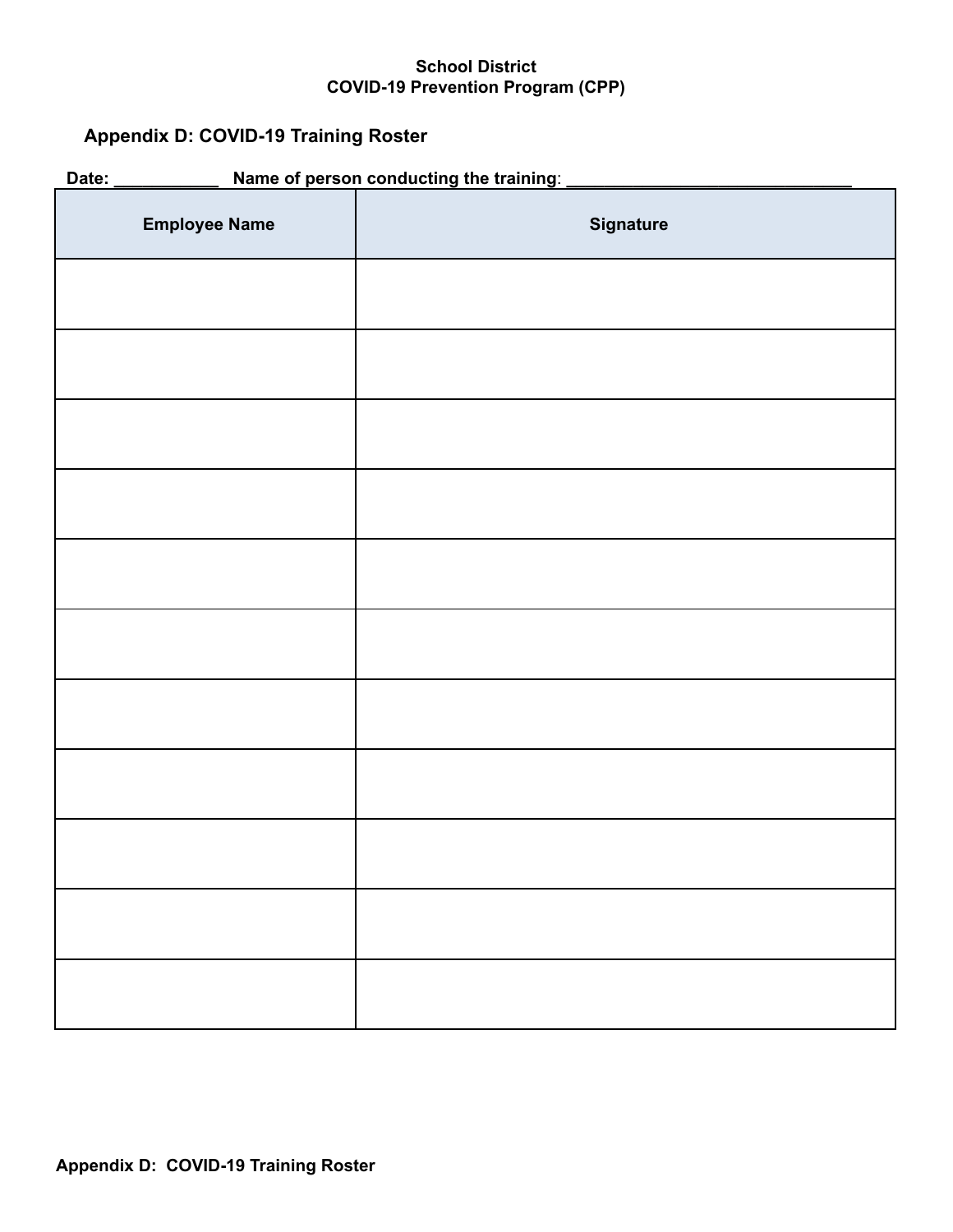## <span id="page-26-0"></span>**Appendix E: Documentation of Employee COVID-19 Vaccination Status – CONFIDENTIAL**

In lieu of this form, the School District may utilize a Google Form, database, or other electronic recordkeeping system

|                      | <b>Fully or Partially</b> | <b>Method of</b>           |
|----------------------|---------------------------|----------------------------|
| <b>Employee Name</b> | Vaccinated <sup>1</sup>   | Documentation <sup>2</sup> |
|                      |                           |                            |
|                      |                           |                            |
|                      |                           |                            |
|                      |                           |                            |
|                      |                           |                            |
|                      |                           |                            |
|                      |                           |                            |
|                      |                           |                            |
|                      |                           |                            |
|                      |                           |                            |
|                      |                           |                            |
|                      |                           |                            |
|                      |                           |                            |
|                      |                           |                            |
|                      |                           |                            |
|                      |                           |                            |
|                      |                           |                            |

**<sup>1</sup>**Update, accordingly and maintain as confidential medical record **<sup>2</sup>**Acceptable options include:

- Employees provide proof of vaccination (vaccine card, image of vaccine card or health care document showing vaccination status) and employer maintains a copy.
- Employees provide proof of vaccination. The employer maintains a record of the employees who presented proof, but not the vaccine record itself.
- Employees self-attest to vaccination status and employer maintains a record of who self-attests.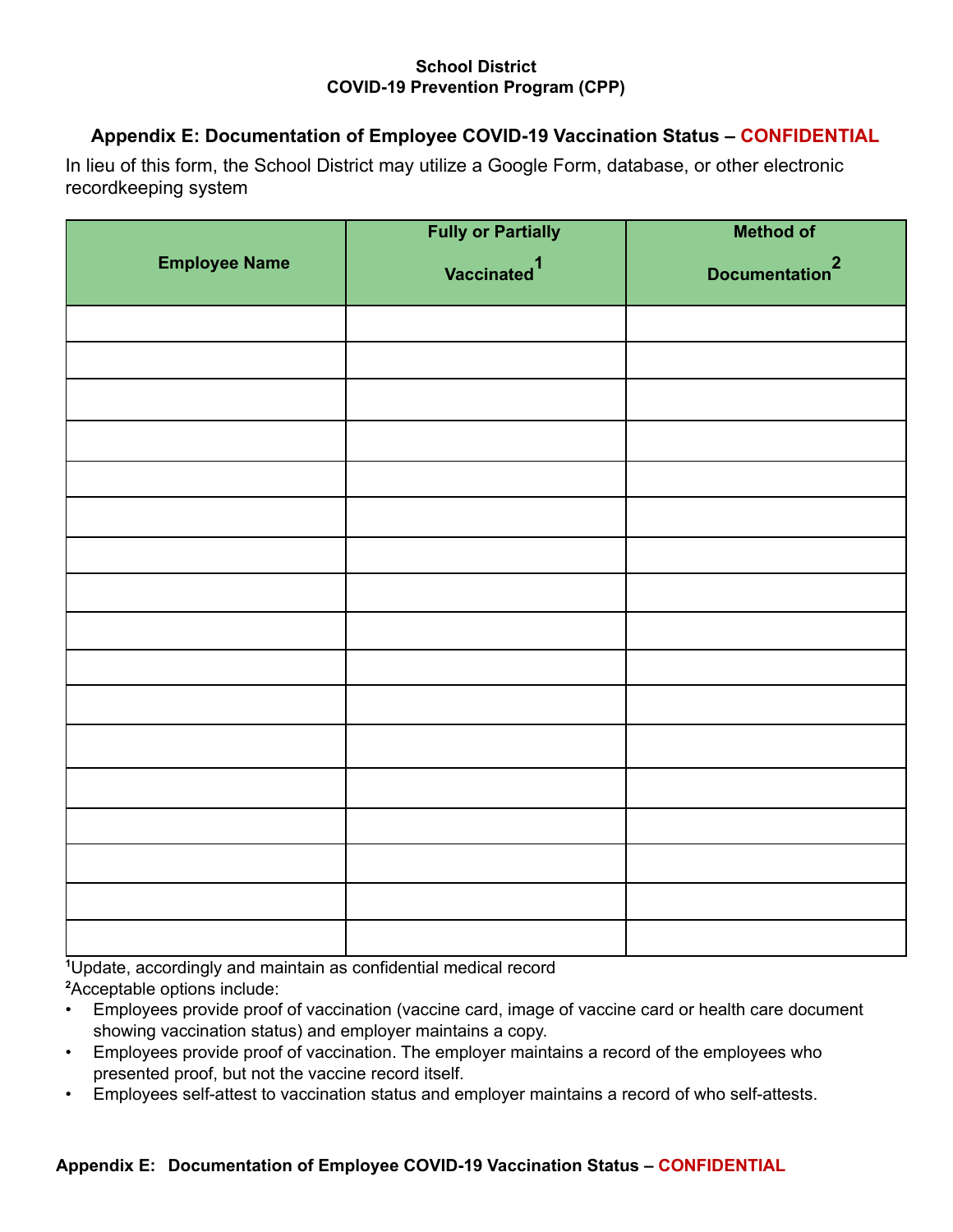<span id="page-27-0"></span>

| Please select an option:                                                                                                                            |                                                                                                                                                                   |
|-----------------------------------------------------------------------------------------------------------------------------------------------------|-------------------------------------------------------------------------------------------------------------------------------------------------------------------|
|                                                                                                                                                     |                                                                                                                                                                   |
| Provide proof of vaccination via attachment below<br>• Provide proof of vaccination to your supervisor<br>I self-attest that I have been vaccinated | (e.g. scan or image of vaccine card or health care document showing vaccination status)<br>(e.g. vaccine card or health care document showing vaccination status) |
|                                                                                                                                                     |                                                                                                                                                                   |
| Reference for additional info:                                                                                                                      |                                                                                                                                                                   |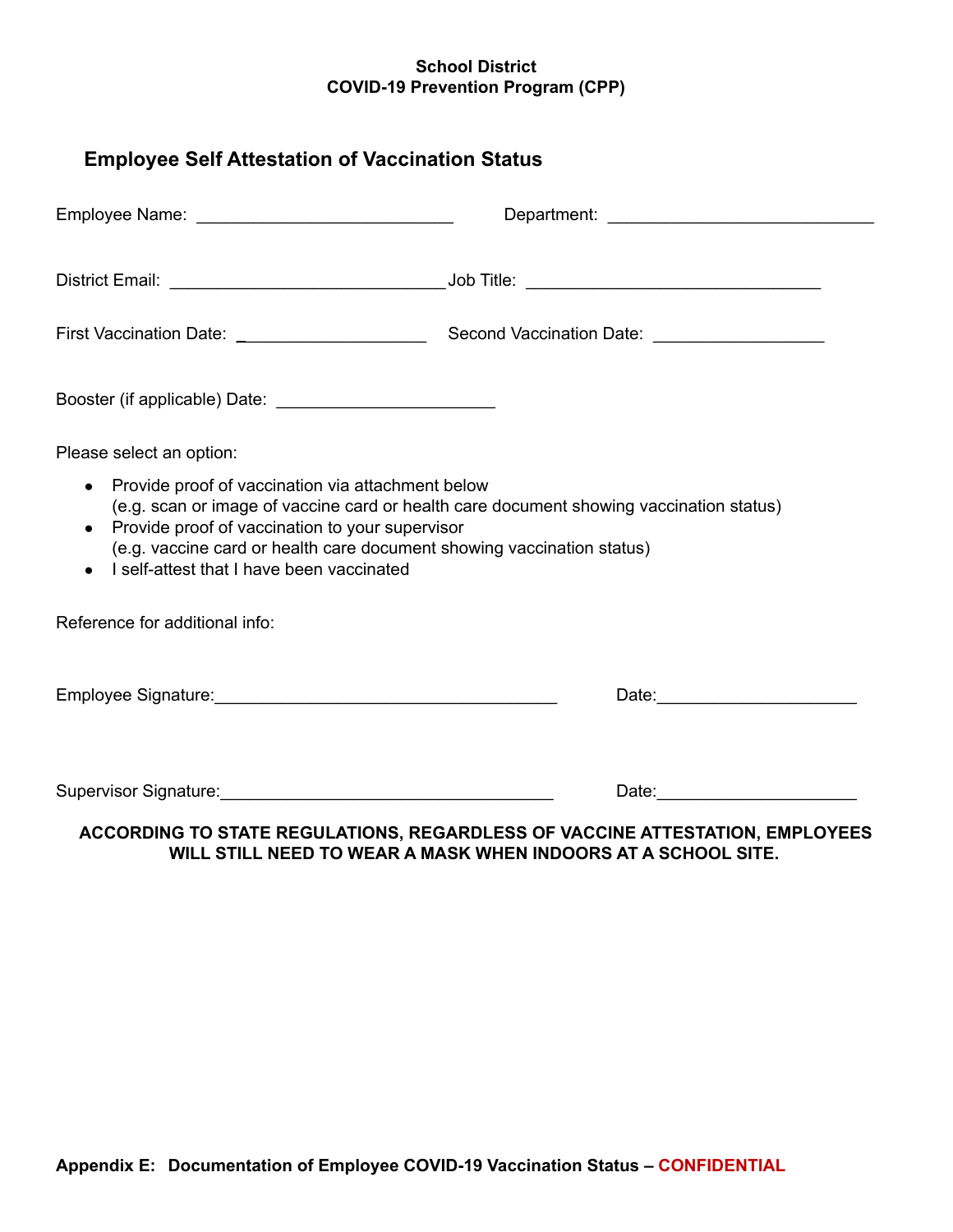## <span id="page-28-0"></span>**Appendix F: Request for Voluntary Use of a Respirator**

| Name                                                           |  |
|----------------------------------------------------------------|--|
| Job Title<br><u> 1989 - Johann Barbara, martxa alemaniar a</u> |  |
| <b>Work Location/School Site:</b>                              |  |

PPE (such as gloves, goggles, and face shields) as required by CCR Title 8, section 3380, will be provided, as needed. **Employees who are not fully vaccinated and who are working indoors or in vehicles with more than one person may request a respirator.**

A Respiratory Protection Program will be implemented that includes Medical Evaluations, Fit-Testing, and Training. The School District will provide evaluate the tasks or conditions in accordance with CCR Title 8 section 5144 when the need to utilize N95 or other tight-fitting respirators is determined. All elements of CCR Title 8 section 5144 will be implemented.

I would like to request a respirator to use voluntarily to use during these tasks of my job: Please describe:

\_\_\_\_\_\_\_\_\_\_\_\_\_\_\_\_\_\_\_\_\_\_\_\_\_\_\_\_\_\_\_\_\_\_\_\_\_\_\_\_\_\_\_\_\_\_\_\_\_\_\_\_\_\_\_\_\_\_\_\_\_\_\_\_\_\_\_\_\_\_\_\_\_\_

\_\_\_\_\_\_\_\_\_\_\_\_\_\_\_\_\_\_\_\_\_\_\_\_\_\_\_\_\_\_\_\_\_\_\_\_\_\_\_\_\_\_\_\_\_\_\_\_\_\_\_\_\_\_\_\_\_\_\_\_\_\_\_\_\_\_\_\_\_\_\_\_\_\_

\_\_\_\_\_\_\_\_\_\_\_\_\_\_\_\_\_\_\_\_\_\_\_\_\_\_\_\_\_\_\_\_\_\_\_\_\_\_\_\_\_\_\_\_\_\_\_\_\_\_\_\_\_\_\_\_\_\_\_\_\_\_\_\_\_\_\_\_\_\_\_\_\_\_

I understand that I must remain clean shaven.

I understand that I may also be required to submit to a medical evaluation, Fit Testing, and annual training in the proper use of a respirator.

**Signature** 

Please provide the completed form to your Supervisor.

\_\_\_\_\_\_\_\_\_\_\_\_\_\_\_\_\_\_\_\_\_\_\_\_\_\_\_\_\_\_\_\_\_\_\_\_\_\_\_\_\_\_\_\_\_\_\_\_\_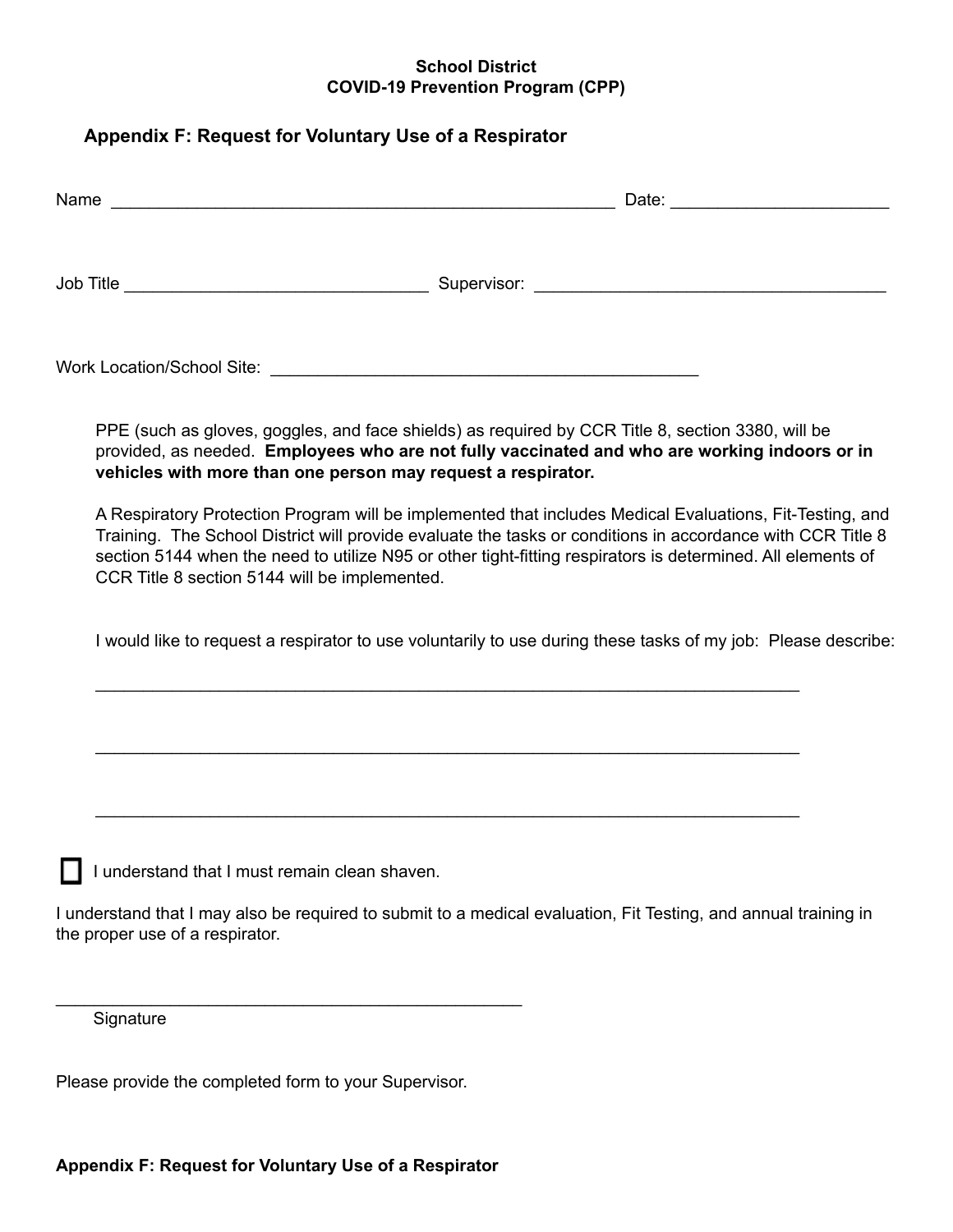## <span id="page-29-0"></span>**Appendix G: Definitions**

- 1. "Close contact" means being within six feet of a COVID-19 case for a cumulative total of 15 minutes or greater in any 24-hour period within or overlapping with the "high-risk exposure period" defined by this section. This definition applies regardless of the use of face coverings. EXCEPTION: Employees have not had a close contact if they wore a respirator required by the employer and used in compliance with section 5144, whenever they were within six feet of the COVID-19 case during the high-risk exposure period.
- 2. "COVID-19" means coronavirus disease, an infectious disease caused by the severe acute respiratory syndrome coronavirus 2 (SARS-CoV-2).
- 3. "COVID-19 case" means a person who:
	- a. Has a positive "COVID-19 test" as defined in **Appendix G: Definitions**, or
	- b. Has a positive COVID-19 diagnosis from a licensed health care provider; or
	- c. Is subject to a COVID-19-related order to isolate issued by a local or state health official; or
	- d. Has died due to COVID-19, in the determination of a local health department or per inclusion in the COVID-19 statistics of a county.
- 4. "COVID-19 hazard" means potentially infectious material that may contain SARS-CoV-2, the virus that causes COVID-19. Potentially infectious materials include airborne droplets, small particle aerosols, and airborne droplet nuclei, which most commonly result from a person or persons exhaling, talking or vocalizing, coughing, or sneezing, or from procedures performed on persons which may aerosolize saliva or respiratory tract fluids. This also includes objects or surfaces that may be contaminated with SARS-CoV-2.
- 5. "COVID-19 symptoms" means fever of 100.4 degrees Fahrenheit or higher, chills, cough, shortness of breath or difficulty breathing, fatigue, muscle or body aches, headache, new loss of taste or smell, sore throat, congestion or runny nose, nausea or vomiting, or diarrhea, unless a licensed health care professional determines the person's symptoms were caused by a known condition other than COVID-19.
- 6. "COVID-19 test" means a viral test for SARS-CoV-2 that is:
	- a. Approved by the United States Food and Drug Administration (FDA) or has an Emergency Use Authorization from the FDA to diagnose current infection with the SARS-CoV-2 virus; and
	- b. Administered in accordance with the FDA approval or the FDA Emergency Use Authorization as applicable.
- 7. "Exposed group" means all employees at a work location, working area, or a common area at work, where an employee COVID-19 case was present at any time during the high-risk exposure period. A common area at work includes bathrooms, walkways, hallways, aisles, break or eating areas, and waiting areas. The following exceptions apply:
	- a. For the purpose of determining the exposed group, a place where persons momentarily pass through while everyone is wearing face coverings, without congregating, is not a work location, working area, or a common area at work.
	- b. If the COVID-19 case was part of a distinct group of employees who are not present at the workplace at the same time as other employees, for instance a work crew or shift that does not overlap with another work crew or shift, only employees within that distinct group are part of the exposed group.
	- c. If the COVID-19 case visited a work location, working area, or a common area at work for less than 15 minutes during the high-risk exposure period, and the COVID-19 case was wearing a face covering during the entire visit, other people at the work location, working area, or common area are not part of the exposed group. NOTE: An exposed group may include the employees of more than one employer. See Labor Code sections 6303 and 6304.1.

#### **Appendix F: Request for Voluntary Use of a Respirator**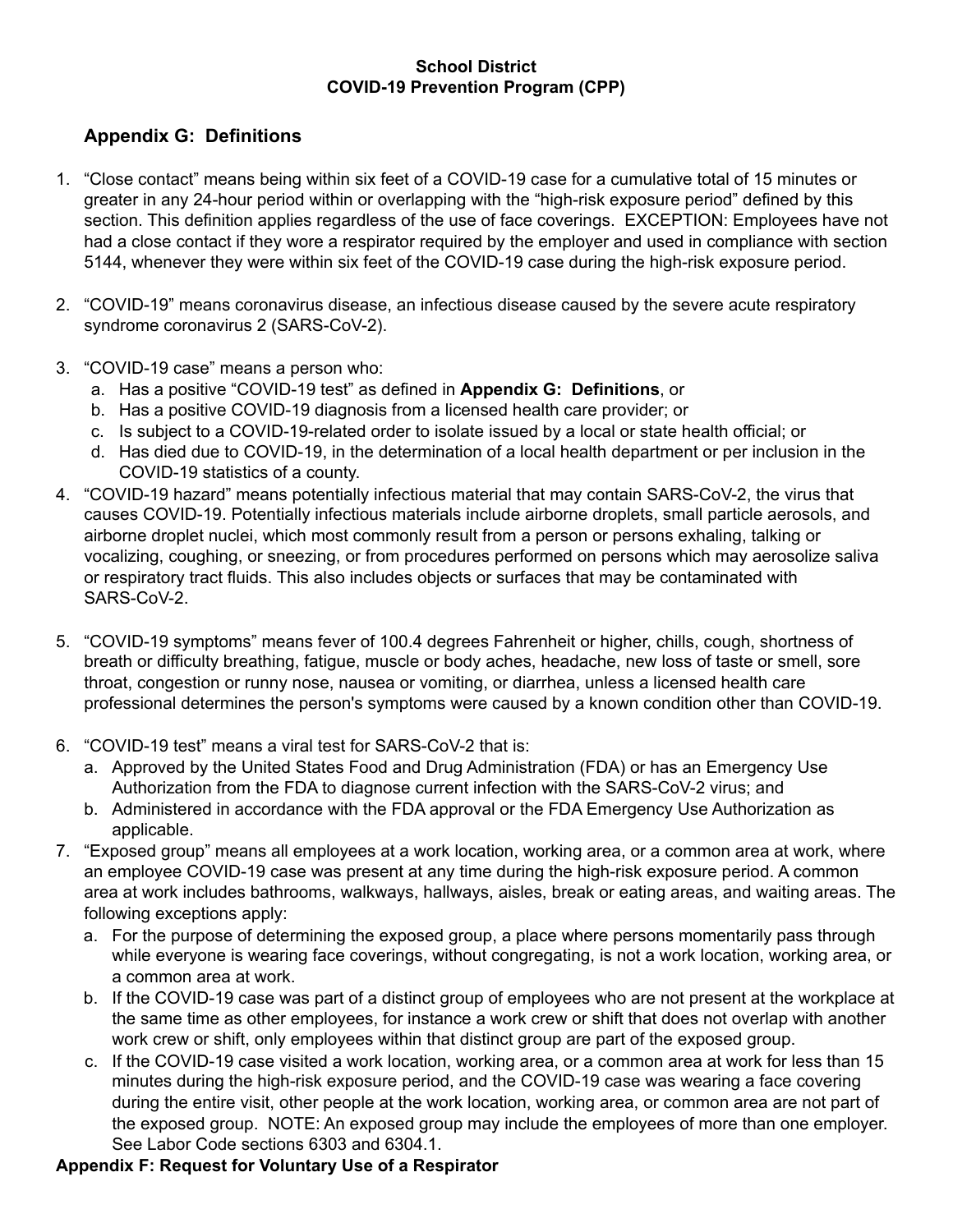- 8. "Face covering" means a surgical mask, a medical procedure mask, a respirator worn voluntarily, or a tightly woven fabric or non-woven material of at least two layers. A face covering has no visible holes or openings and must cover the nose and mouth. A face covering does not include a scarf, ski mask, balaclava, bandana, turtleneck, collar, or single layer of fabric.
- 9. "Fully vaccinated" means the employer has documented that the person received, at least 14 days prior, either the second dose in a two-dose COVID-19 vaccine series or a single-dose COVID-19 vaccine. Vaccines must be FDA approved; have an emergency use authorization from the FDA; or, for persons fully vaccinated outside the United States, be listed for emergency use by the World Health Organization (WHO).
- 10. "High-risk exposure period" means the following time period:
	- a. For COVID-19 cases who develop COVID-19 symptoms, from two days before they first develop symptoms until all of the following are true: it has been 10 days since symptoms first appeared; 24 hours have passed with no fever, without the use of fever-reducing medications; and symptoms have improved.
	- b. For COVID-19 cases who never develop COVID-19 symptoms, from two days before until 10 days after the specimen for their first positive test for COVID-19 was collected.
- 11. "Respirator" means a respiratory protection device approved by the National Institute for Occupational Safety and Health (NIOSH) to protect the wearer from particulate matter, such as an N95 filtering facepiece respirator.
- 12. "Worksite," for the limited purposes of COVID-19 prevention regulations only, means the building, store, facility, agricultural field, or other location where a COVID-19 case was present during the high-risk exposure period. It does not apply to buildings, floors, or other locations of the employer that a COVID-19 case did not enter.